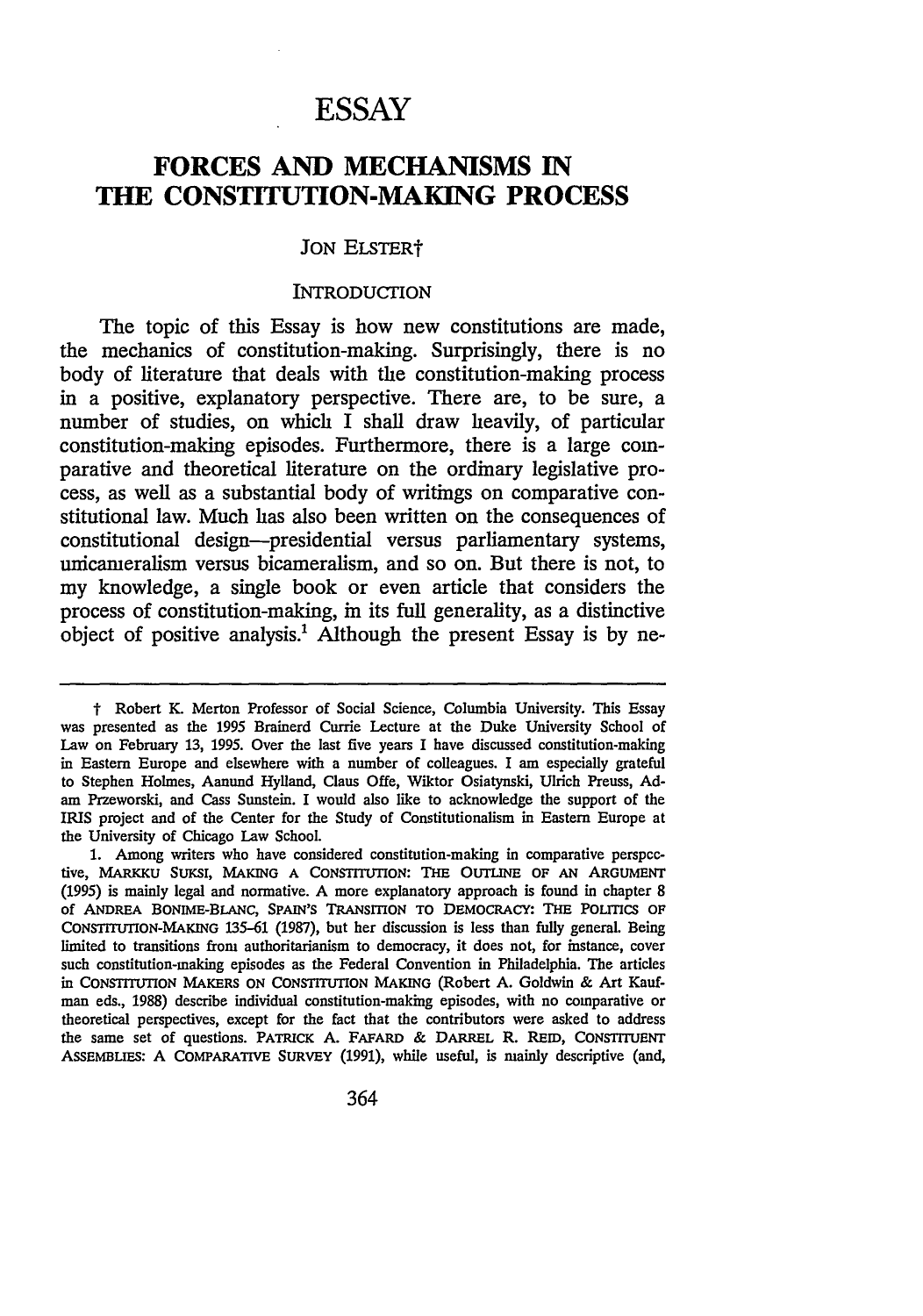cessity somewhat sketchy, it takes a few steps towards remedying that deficiency.

Another noteworthy gap in the literature is the absence of normative discussions of the constitution-making process. Towards the end of this Essay, I briefly address the issue of *the optimal design of the constitution-making process,* an issue that is both separate from and indirectly related to the issue of designing the optimal constitution.

Creating a constitution involves making choices under constraints. In most of the cases that concern me, these are collective choices-the work of a constituent assembly rather than of a single legislator like Solon. We must consider, therefore, both the goals of individual constitution-makers and the mechanisms by which these are aggregated into collective choices. These are the key notions in the Essay: constraints, individual motivations, and systems of aggregation. I shall also consider the cognitive assumptions of the constitution-makers--their beliefs about what institutional arrangements will bring about which results. These beliefs form the bridge between overall goals and preferences for specific constitutional provisions.

Constitutions can be written or unwritten. Some countries that do have a written constitution also operate through unwritten "constitutional conventions."<sup>2</sup> In the United States, for instance, the independence of the central bank (i.e., the Federal Reserve Board) is not explicitly stated in the constitution, as it is in some other countries. Yet, de facto the Board enjoys considerable autonomy because of a constitutional convention by virtue of which any attempt by the executive or the legislature to interfere with its activities would incur costly political sanctions. Other countries, notably Britain, rely exclusively on constitutional conventions. In this Essay, I am concerned exclusively with the making of written constitutions. The emergence of unwritten conventions is subject to causal mechanisms that remain poorly understood and that are in any case very different from the (mainly) collective deliberations that are the topic of the present Essay.3 From now on, then, the

to some extent, prescriptive).

<sup>2.</sup> GEOFFREY MARSHALL, CONSTITUTIONAL **CONVENTIONS** 9 (1984).

<sup>3.</sup> For some attempts to explain the emergence of conventions, see **JAMES S.** COLEMAN, **FOUNDATIONS** OF **SOCIAL THEORY** (1990); **JON ELSTER, THE CEMENT** OF SOCIETY (1989); **RUSSELL** HARDIN, COLLECTIVE ACTION **(1982);** ANDREW **SCHOTTER,**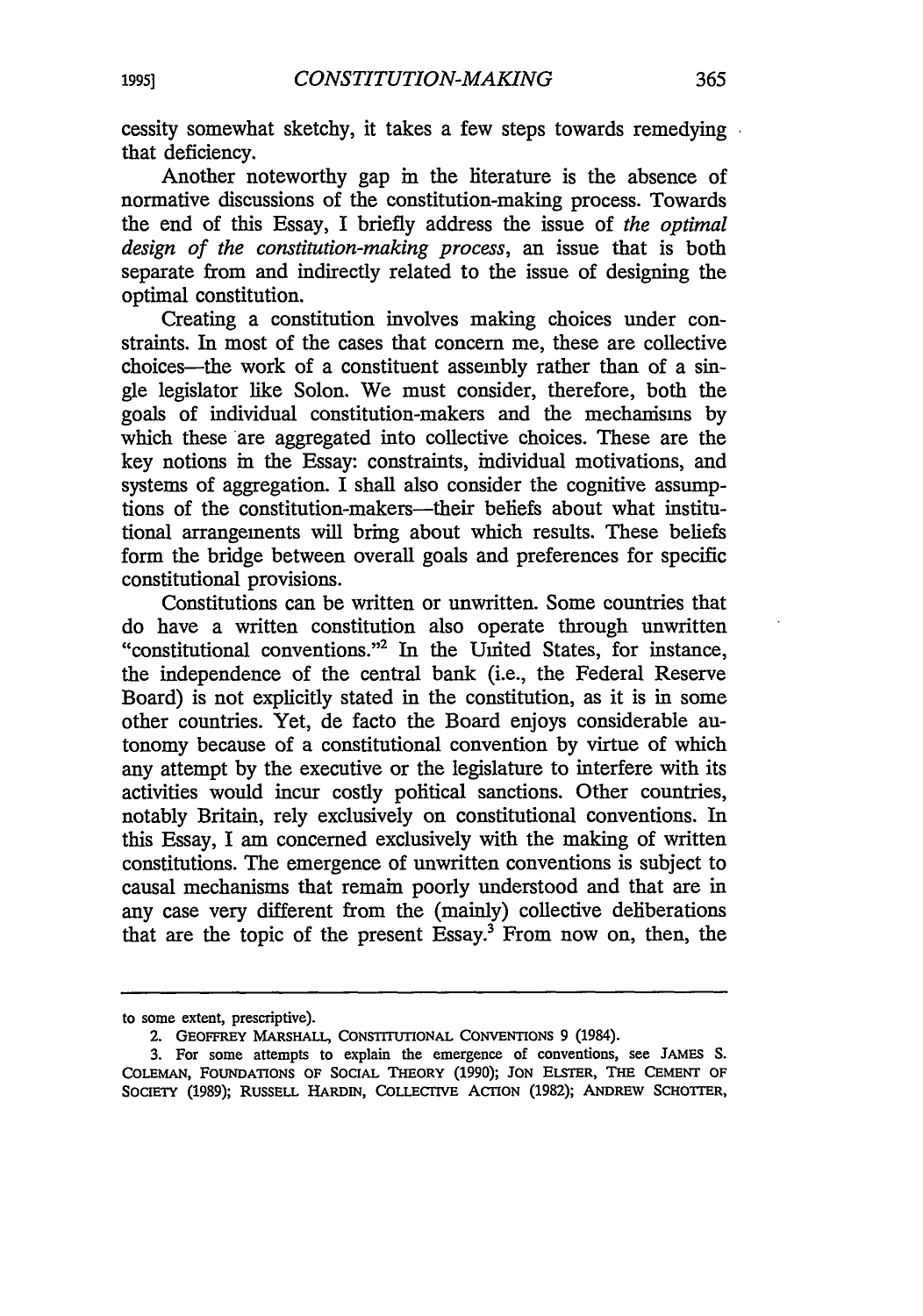term "constitution" will always refer to a written document.

If we want to distinguish the constitution from other legal texts, three criteria offer themselves. First, many countries have a set of laws collectively referred to as "the constitution." Second, some laws may be deemed "constitutional" because they regulate matters that are in some sense more fundamental than others. And third, the constitution may be distinguished from ordinary legislation by more stringent amendment procedures. These characterizations, however, do not always yield the same results.

New Zealand has a constitution according to the first and second criteria, but not according to the third. In that country, "only ordinary legislative efforts are required to supplement, modify or repeal the Constitution."4

Conversely, Israel has a constitution according to the second and third criteria, but not according to the first. After 1948, there was no agreement on the need for a constitution. Whereas some "stressed the stabilizing effect of a constitution, which is particularly necessary in a dynamic and volatile population, $^{55}$  others "stressed the dangers of a rigid constitution, and the likely calamities ensuing from a reactionary supreme court with powers of judicial review, particularly in a dynamic society."<sup>6</sup> Although the latter view prevailed, the Knesset since 1950 has adopted a number of basic laws that satisfy the second and third criteria. They regulate basic matters such as the Knesset itself, Israel Lands, the state president, the government, the state economy, the army, Jerusalem, capital of Israel, and the judiciary. Most of these laws contain a provision that they cannot be modified during a state of emergency, thus also satisfying the third criterion. In addition, the law on the Knesset is entrenched in the sense of requiring an absolute majority for its amendment.

5. Emanuel Gutmann, *Israel: Democracy Without a Constitution*, in CONSTITUTIONS **IN DEMOCRATIC POLITICS 290, 292** (Vernon Bogdanov ed., **1988).**

**6. Id.** at 295.

**THE ECONOMIC THEORY OF SOCIAL INSTITUTIONS** (1981); **ROBERT SUGDEN, THE ECO-NOMICS OF RIGHTS, CO-OPERATION AND WELFARE (1986); MICHAEL TAYLOR, ANARCHY AND COOPERATION (1976); EDNA ULLMANN-MARGALIT, THE EMERGENCE OF NORMs** (1977).

<sup>4.</sup> Julian **N.** Eule, *Temporal Limits on the Legislative Mandate: Entrenchment and Retroactivity,* **1987** AM. B. FOUND. **RES. J. 379,** 394 n.61. Eule goes on to say, however, that "[e]ven in such a system **...** there remain moral and political restraints on the legislative alteration of constitutional doctrine." **Id.** In other words, satisfaction of the first criterion may to some extent automatically ensure satisfaction of the third.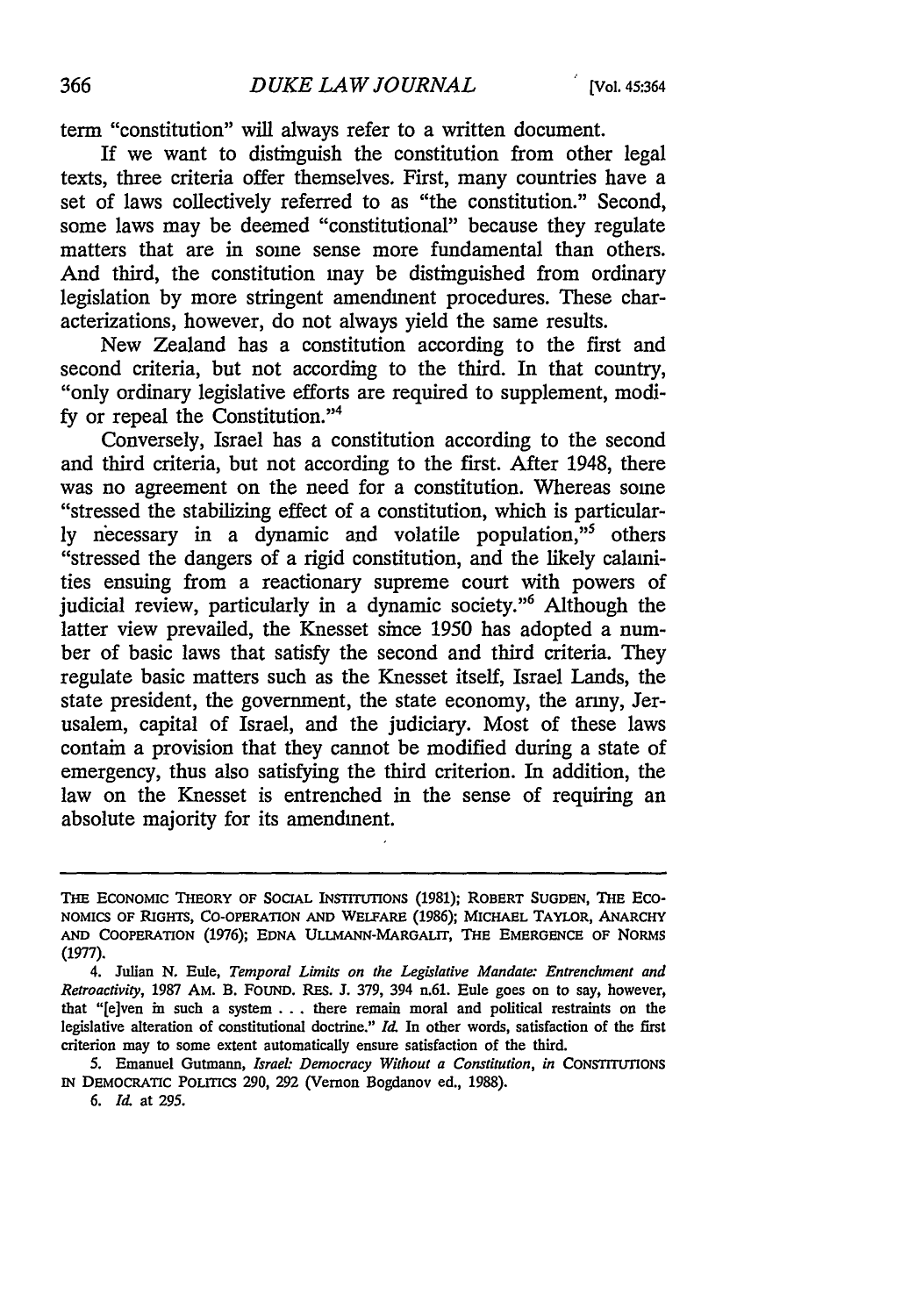Some countries have a body of "organic laws" that, although not part of the document referred to as "the constitution," require a supermajority for their amendment. In France, the requirement is that of an absolute majority; in Hungary, it is two-thirds.

Some aspects of political life that we tend to think of as fundamental are not regulated by the constitution or not by all constitutions; nor are the laws regulating them always subject to more stringent amendment procedures. The most important example is provided by laws governing elections to parliament. Some constitutions specify the electoral system in some detail; others (Poland, the Czech Republic) only in general outlines; and some (France, Hungary) not at all. In Hungary, but not in France, electoral laws are "organic" in the sense indicated above. The status of the central bank is similarly omitted from most constitutions or mentioned only in general terms. An exception is the Czech constitution, which explicitly forbids the government from instructing the bank. Even more striking is the absence from all constitutions (known to me) of constitutional provisions ensuring the independence of the state-owned media.

The main explanandum in this Essay is the adoption of a document called "the constitution." In practice, this document will also satisfy the second criterion. All constitutions regulate fundamental matters, although not only such matters nor all such matters. With the exception of New Zealand, it will also satisfy the third criterion. Because of the fundamental importance of electoral laws in regulating political life, I shall often treat them on a par with constitutional provisions proper. This practice seems especially justified in the cases where the inclusion or noninclusion of electoral laws in the constitution was a matter of debate in the constitution-making process, as was the case, for instance, in the making of the Constitution of the Fifth French Republic.<sup>7</sup> I shall also include in the explanandum the quasi-constitutional Round Table Talks that took place in several East European countries in 1989 and 1990. The Polish talks, in particular, very explicitly took the form of constitutional bargaining.<sup>8</sup>

<sup>7.</sup> ALAIN PEYREFITTE, C'ÉTAIT DE GAULLE 452 (1994).

**<sup>8.</sup>** For a survey of these events, see Jon Elster, *Constitution-making in Eastern Europe: Rebuilding the Boat in the Open Sea,* 71 PUB. **ADMIN. 169** (1993).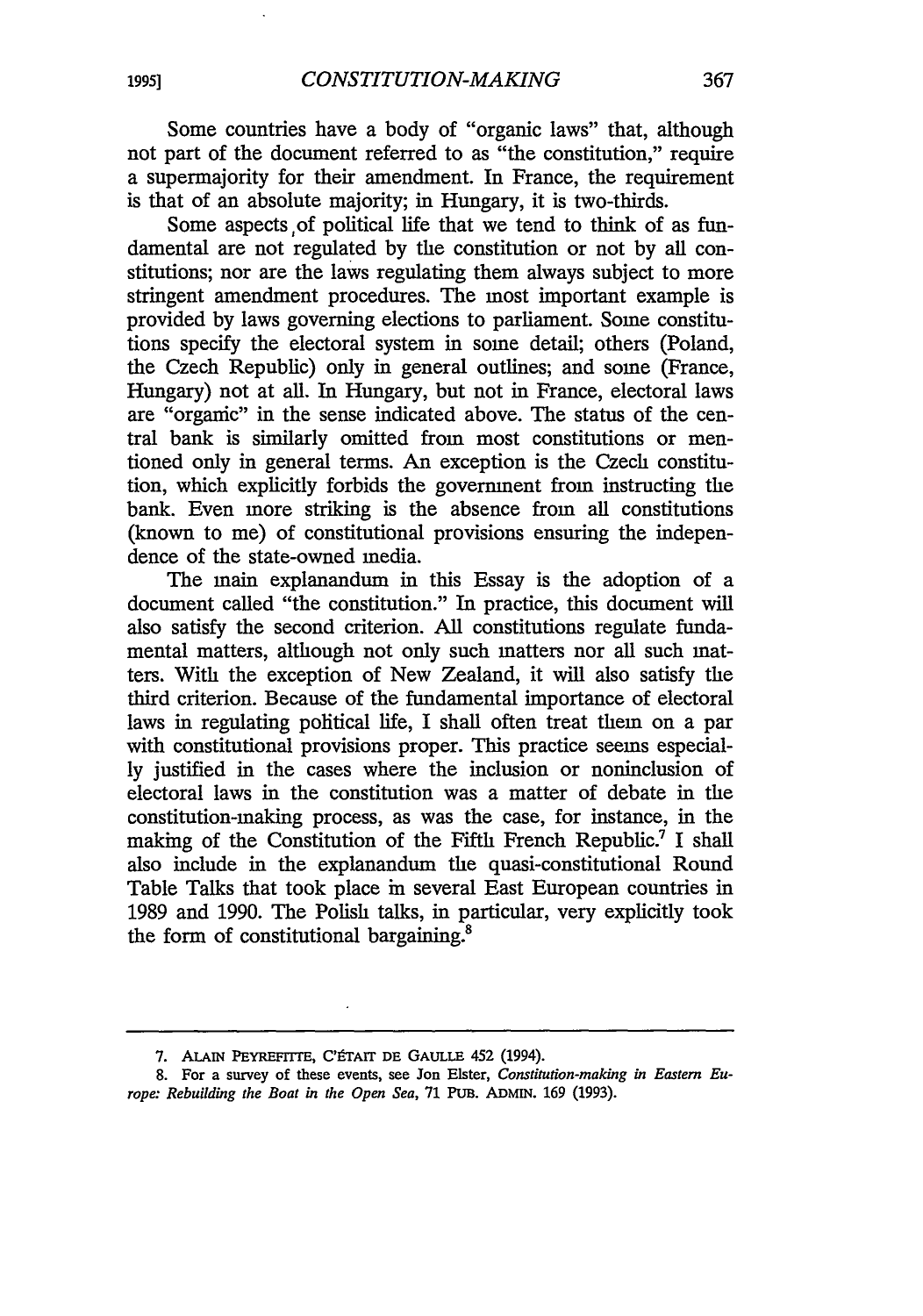#### I. WAVES OF CONSTITUTION-MAKING

Let me begin **by** describing my universe. For reasons that I shall discuss later, constitution-making tends to occur in waves. From the late eighteenth century to the present, one can identify at least seven such waves.

Modem constitution-making began in the late eighteenth century. Between **1780** and **1791,** constitutions were written for the various American states, the United States, Poland, and France.<sup>9</sup>

The next wave occurred in the wake of the **1848** revolutions in Europe.<sup>10</sup> Counting all the small German and Italian states, revolutions took place in more than **fifty** countries. Many of these also adopted new constitutions-often replaced within a short period **by** constitutions imposed **by** the victorious counterrevolutionary forces.

**A** third wave broke out after the First World War. The newly created or recreated states of Poland and Czechoslovakia wrote

**10. A** comparative study of the 1848 movements is PRISCILLA ROBERTSON, REVOLU-TIONS OF 1848 (1952). Useful studies of the making of the 1848 French constitution are PAUL BASTID, DOCTRINES ET INSTITUTIONS POLITIQUES DE LA SECONDE RÉPUBLIQUE (1945), and JACQUES COHEN, LA PRÉPARATION DE LA CONSTITUTION DE 1848 (1935). The minutes of the Constitutional Committee are published in PIERO CRAVERI, GENESI DI **UNA** CONSTITUZIONE: LIBERTA E SOCIALISMO NEL DIBATITO CONSTITUZIONALE DEL 1848 IN FRANCiA 107-210, 223-302 (1985). One member of that committee wrote an extraordinarily insightful analysis of its work. See ALEXIS **DE** TOCQUEVILLE, RECOLLEC-TIONS: THE FRENCH REVOLUTION OF 1848 (J.P. Mayer & A.P. Kerr eds. & George Lawrence trans., 1987) (1893). The German constitution-making of 1848 is the subject of FRANK EYCK, THE FRANKFURT PARLIAMENT 1848-1849 (1968). See also 2 ERNST R. HUBER, DEUTSCHE VERFASSUNGSGESCHICHTE (1960).

<sup>9.</sup> Of these, I shall consider only the Federal Convention of 1787 and the French Assemblée Constituante of 1789–1791. Concerning the latter, I have benefited especially from JEAN EGRET, LA RiEVOLUTION **DES NOTABLES** (1950) and JEAN EGRET, NECKER, MINESTRE DE LOUIS XVI (1975). Transcripts of the debates are found in ARCHIVES PARLEMENTAIRES DE 1787 A 1860 PREMIkRE StRIE (1789 **A** 1799) (1875-1888) [hereinafter ARCHIVES PARLEMENTAIRES], to be supplemented by **1** ORATEURS DE **LA** REVOLUTION FRANCAISE: LES CONSTITUANTS (Frangois Furet & Ran Hal6vi eds., 1989). For the American debates and their background, I have mainly consulted CALVIN C. JILLSON, CONSTITUTION MAKING: CONFLICT AND **CONSENSUS** IN THE FEDERAL CONVEN-TION OF 1787 (1988); CATHY **D.** MATSON **&** PETER *S.* ONUF, A UNION OF INTERESTS: POLITICAL AND ECONOMIC THOUGHT IN REVOLUTIONARY AMERICA (1990); and GORD-ON *S.* WOOD, THE CREATION OF THE AMERICAN REPUBLIC 1776-1787 (1969). The main documentary sources, including notably James Madison's notes from the Convention, are found in the four volumes of THE RECORDS OF THE FEDERAL CONVENTION OF 1787 (Max Farrand ed., 1966).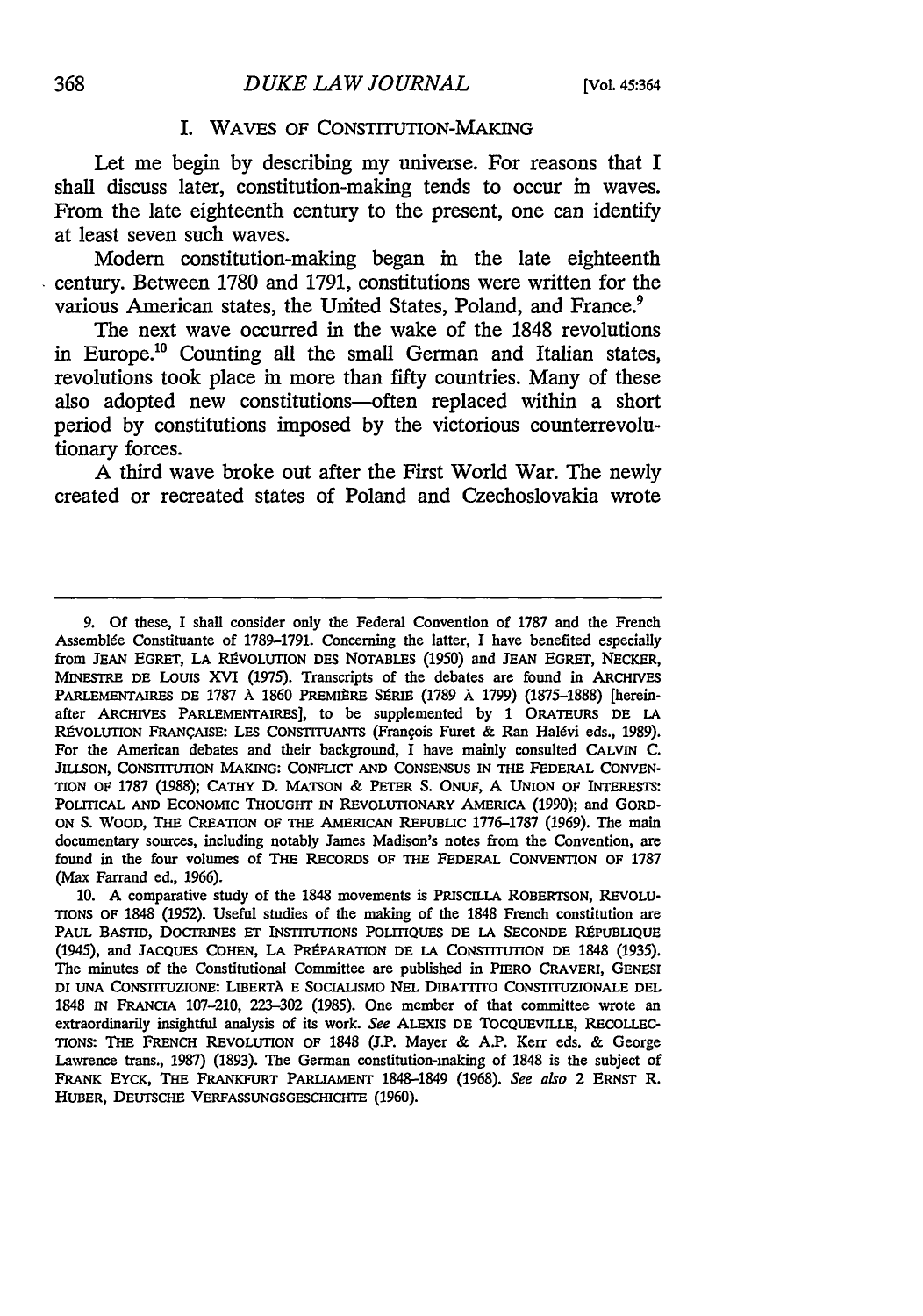their constitutions." The defeated German state adopted the Weimar Constitution.

Next, the fourth wave occurred after the Second World War. The defeated nations-Japan, Germany and Italy-adopted new constitutions under the more or less strict tutelage of the Allied Powers.<sup>13</sup>

A fifth wave was connected with the breakup of the French and British colonial empires. It began in India and Pakistan in the 1940s, but the process did not really gain momentum until the 1960s. In many cases, the new constitutions were modeled closely on those of the former colonial powers. To name only a few examples, the constitution of the Ivory Coast was modeled on that of the Fifth French Republic, whereas those of Ghana and Nigeria followed the British "Westminster model."

A next wave is linked to the fall of the dictatorships in Southern Europe in the mid-1970s. Between 1974 and 1978, Portugal, Greece, and Spain adopted new democratic constitutions.<sup>14</sup>

Finally, a number of former Communist countries in Eastern and Central Europe adopted new constitutions after the fall of communism in 1989. Although I do not have an exact count, there must be a couple of dozen new constitutions in the region.<sup>15</sup>

I know too little about the new constitutions in the ex-colonial countries to take account of them in this Essay. But I shall

14. For a discussion of Spain's constitution-making process, the only one of this wave that I consider below, see BONimE-BLANC, *supra* note **1;** JOSEP M. COLOMER, GAME THEORY AND THE TRANSITION TO DEMOCRACY: THE SPANISH MODEL (1995); Francisco Rubio Llorente, *The Writing of the Constitution of Spain*, in CONSTITUTION MAKERS ON CONSTrITUTION MAKING, *supra* note 1, at 239.

*15. See generally* E. **EUR.** CONST. REV. (reporting on the constitution-making process in Eastern and Central Europe); RFE/RL Research Institute, Radio Free Europe/Radio Liberty, Inc., REPORT ON EASTERN EUROPE (1989-1991); RFE/RL Research Institute, Radio Free Europe/Radio Liberty, Inc., RFE/RL RESEARCH REPORT (1991-present). I shall refer to the Radio Free Europe publications as "RFE" followed by the date of publication. A more synthetic exposition is offered in Elster, *supra* note 8.

<sup>11.</sup> See AGNES HEADLAM-MORLEY, THE NEW DEMOCRATIC CONSTITUTIONS OF EUROPE 46-48 (1929).

<sup>12.</sup> *1d.* at 44; see also *5* ERNST R. HUBER, DEUTSCHE **VERFASSUNGSGESCHICHTE 1178** (1978) (chronicling events leading to the adoption of the Weimar Constitution).

**<sup>13.</sup>** Good studies of the making of the West German Constitution of 1949 (the only one of the post-1945 constitutions to be examined here) include **J.** FORD GOLAY, THE FOUNDING OF THE FEDERAL REPUBLIC OF GERMANY (1958) and PETER H. MERKL, THE ORIGIN OF THE WEST GERMAN REPUBLIC **(1963).** Transcripts of the relevant debates are found in PARLAMENTARISCHER RAT: **VERHANDLUNGEN DES HAUPTAUSSCHUSSES** (1948-49).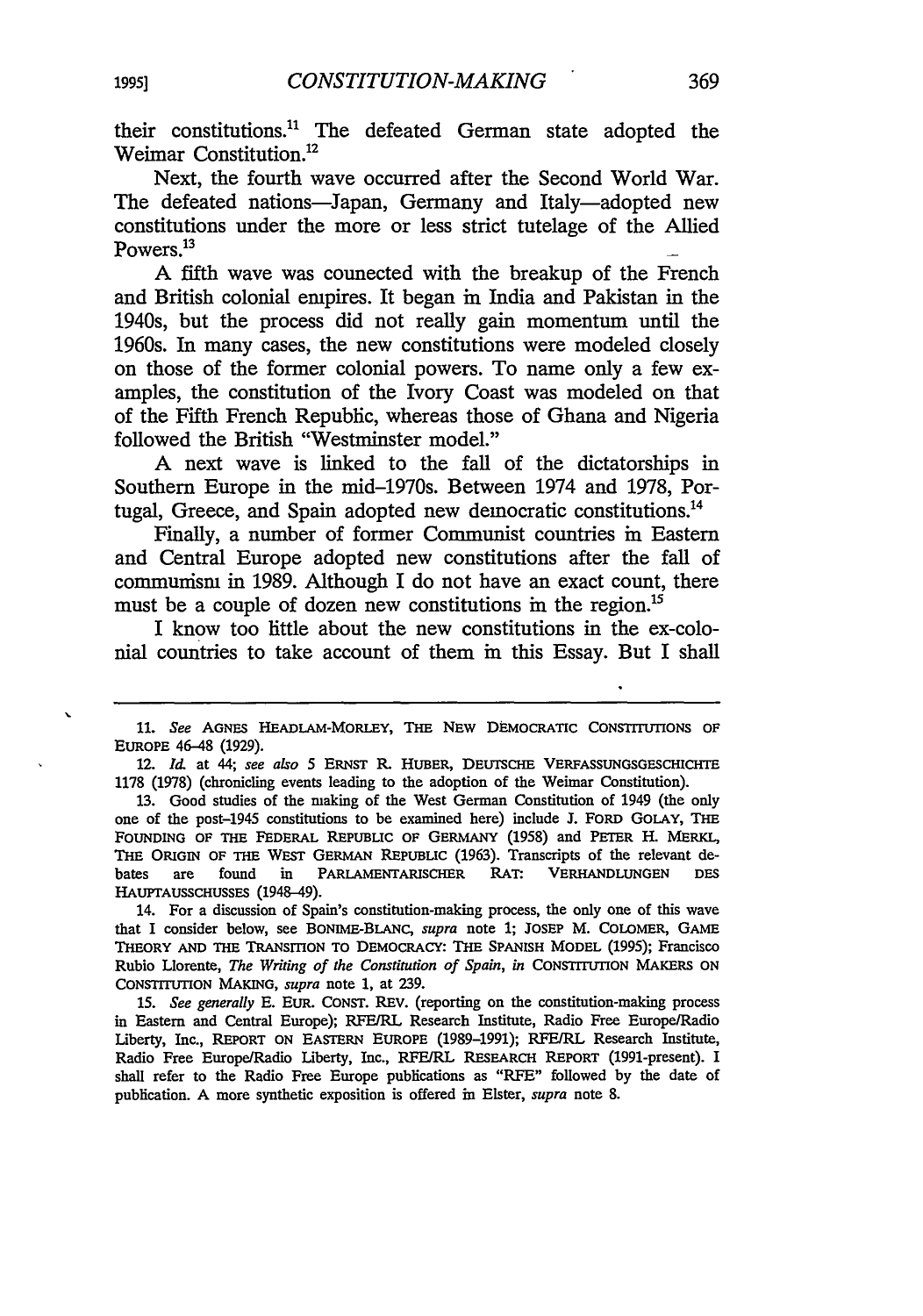draw on constituent episodes from all the other waves and also on some isolated episodes that were not part of any wave.16 Most of my examples will be taken from the American and French assemblies of the 1780s and the East European constituent bodies of the 1990s.

My universe is limited, therefore, to Europe and North America. I shall ignore not only the recent Asian and African constitutions, but also the rich history of constitution-making in Latin America. I simply know too little about the history, culture, and languages of these parts of the world to be able to interpret their constitution-making experiences with any kind of confidence.

Before I deal with the constraints, motivations, and aggregation mechanisms, let me point to a large fact that may help us understand why constitutions occur in waves. The fact is that new constitutions almost always are written in the wake of a crisis or exceptional circumstance of some sort.<sup>17</sup> There are some exceptions. The Swedish Constitution of 1974, for instance, was made under entirely undramatic circumstances.18 The new Canadian Constitution of 1982 may also count as a counterexample, although the context here was somewhat more tense. By and large, however, the link between crisis and constitution-making is quite robust.

I have identified a number of circumstances that induce constitution-making. First, there is social and economic crisis, as in the

**<sup>16.</sup>** These include notably the making of the French Constitution of **1958** and of the Canadian Constitution of 1982. For the former, see **JEAN-MARIE DENQUIN,** 1958: **LA** GENÈSE DE LA VE RÉPUBLIQUE (1988) and L'ÉCRITURE DE LA CONSTITUTION DE 1958 (Didier Maus et al. eds., **1992).** Documentation and transcripts of relevant debates are found in 1-3 DOCUMENTS POUR SERVIR À L'HISTOIRE DE L'ÉLABORATION DE LA CON-STITUTION DU 4 OCTOBRE 1958 (Comité National Chargé de la Publication des Travaux Préparatoires des Institutions de la Ve République ed., 1987-1991). For the latter, see notably **PETER** H. **RUSSELL, CONSTITUTIONAL** ODYSSEY: **CAN CANADIANS BECOME A SOVEREIGN** PEOPLE? (2d ed. 1993). Documentary background is provided in CANADA'S CONSTrrUTON **Acr 1982 &** AMENDMENTS: A DOCUMENTARY HISTORY (Anne F. Bayefsky ed., 1989).

**<sup>17.</sup>** *See* RUSSELL, *supra* note 16, at 106 ("No liberal democratic state has accomplished comprehensive constitutional change outside the context of some cataclysmic situation such as revolution, world war, the withdrawal of empire, civil war, or the threat of imminent breakup.").

**<sup>18.</sup>** *See generally* Olof Ruin, *Sweden: The New Constitution (1974) and the Tradition*  $of$  Consensual Politics, in CONSTITUTIONS IN DEMOCRATIC POLITICS, supra note 5, at 309 (describing Sweden's process of constitutional reform, which included two appointed parliamentary commissions and spanned almost two decades before a new constitution was adopted in 1974).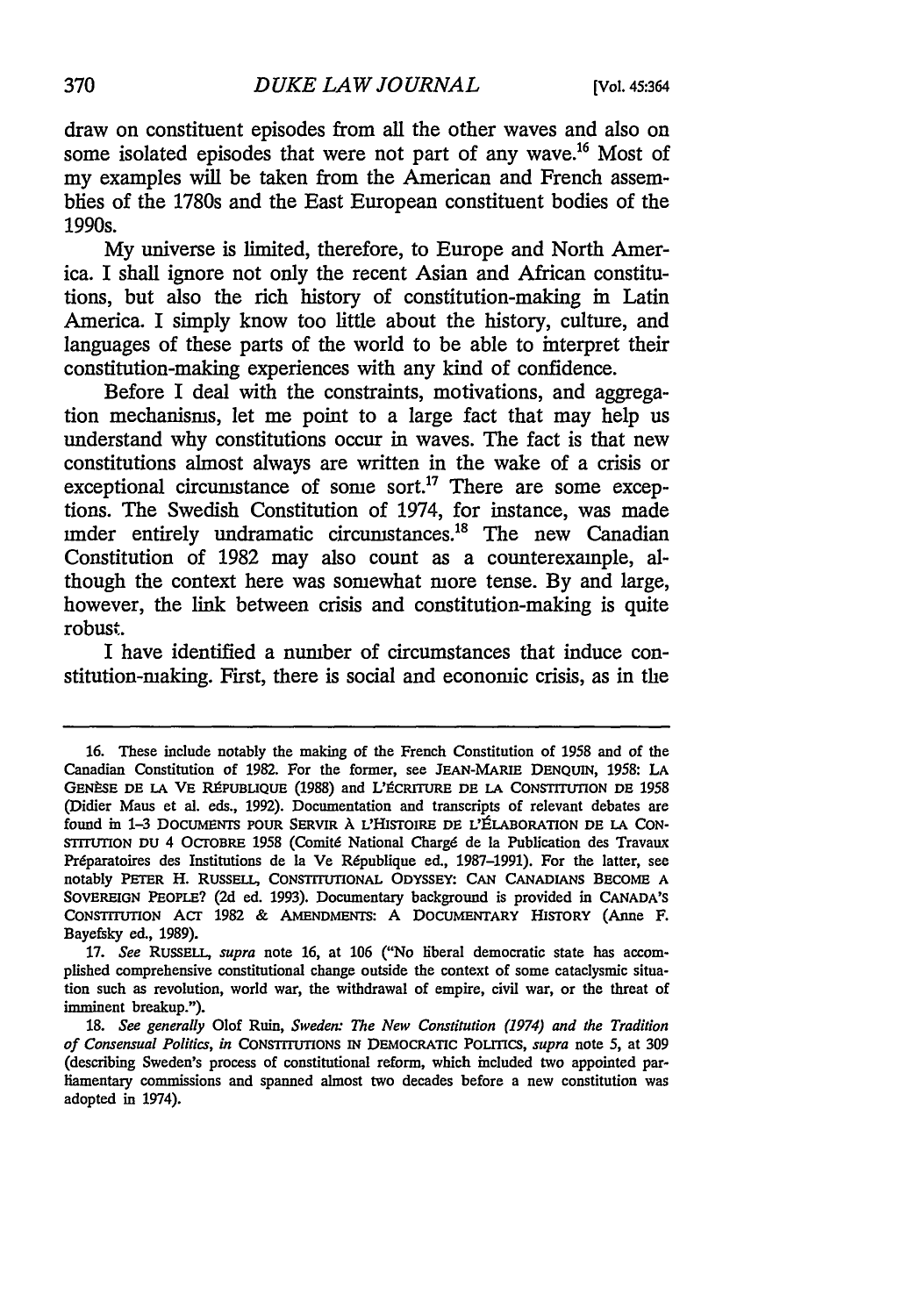making of the American Constitution of 1787 or the French Constitution of 1791.<sup>19</sup> Let me emphasize that the making of the first French constitution was *not* an effect of the French revolution, but rather its cause: The economic crisis caused the constitution-making process, which eventually turned into a political revolution. Second, there is revolution, as in the making of the 1830 Charter in France or the French and German 1848 Constitutions. Third, there is regime collapse, as in the making of the new constitutions in Southern Europe in the mid-1970s and in Eastern Europe in the early 1990s. Fourth, there is fear of regime collapse, as in the making of the French Constitution of 1958, which was imposed by de Gaulle under the shadow of a military rebellion. The making of the 1791 Polish Constitution also illustrates this case. Fifth, there is defeat in war, as in Germany after the First and Second World Wars, or in Italy and Japan after the Second. Sixth, there is reconstruction after war, as in France in 1946. Seventh, there is the creation of a new state, as in Poland and Czechoslovakia after the First World War. Eighth and finally, there is liberation from colonial rule, as in the United States after 1776 and in many third world countries after 1945.

We are now in a position to understand the phenomenon of constitution-making waves. First, we may dismiss some of the waves as spurious or accidental. The temporal proximity of the American Constitution of 1787 and the French and Polish Constitutions of 1791 is just a coincidence. The same is true, I believe, of the almost simultaneous collapses of the South European dictatorships around 1975. The other waves, however, are nonspurious.

**<sup>19.</sup>** With regard to France in 1789, the assertion of a crisis is a truism. The finances of the kingdom were in a shambles because of military overcommitments. The last harvest had been disastrous, and the winter cruel. Moreover, these acute pressures emerged against a background of chronic anomie. The hierarchies were crumbling. All classes harbored intense resentments, either against each other or against the royal administration. Intellectual criticism was rampant. Although the direct purpose for calling the Estates General was to raise revenue, they were ineluctably transformed into a general attack on privilege. With regard to America in 1787, the assertion of a general crisis is more controversial. However, although the economy was prosperous, there was a widespread belief that the country was badly governed. The state legislatures, according to this perception, acted on partisan and myopic motives, and Congress was too weak to restrain or coordinate their behavior. Moreover, many believed that this political misbehavior was having dire economic consequences, such as the printing of paper money, the cancellation of debts, and the confiscation of property. For explanatory purposes, the existence of these beliefs is more important than their accuracy.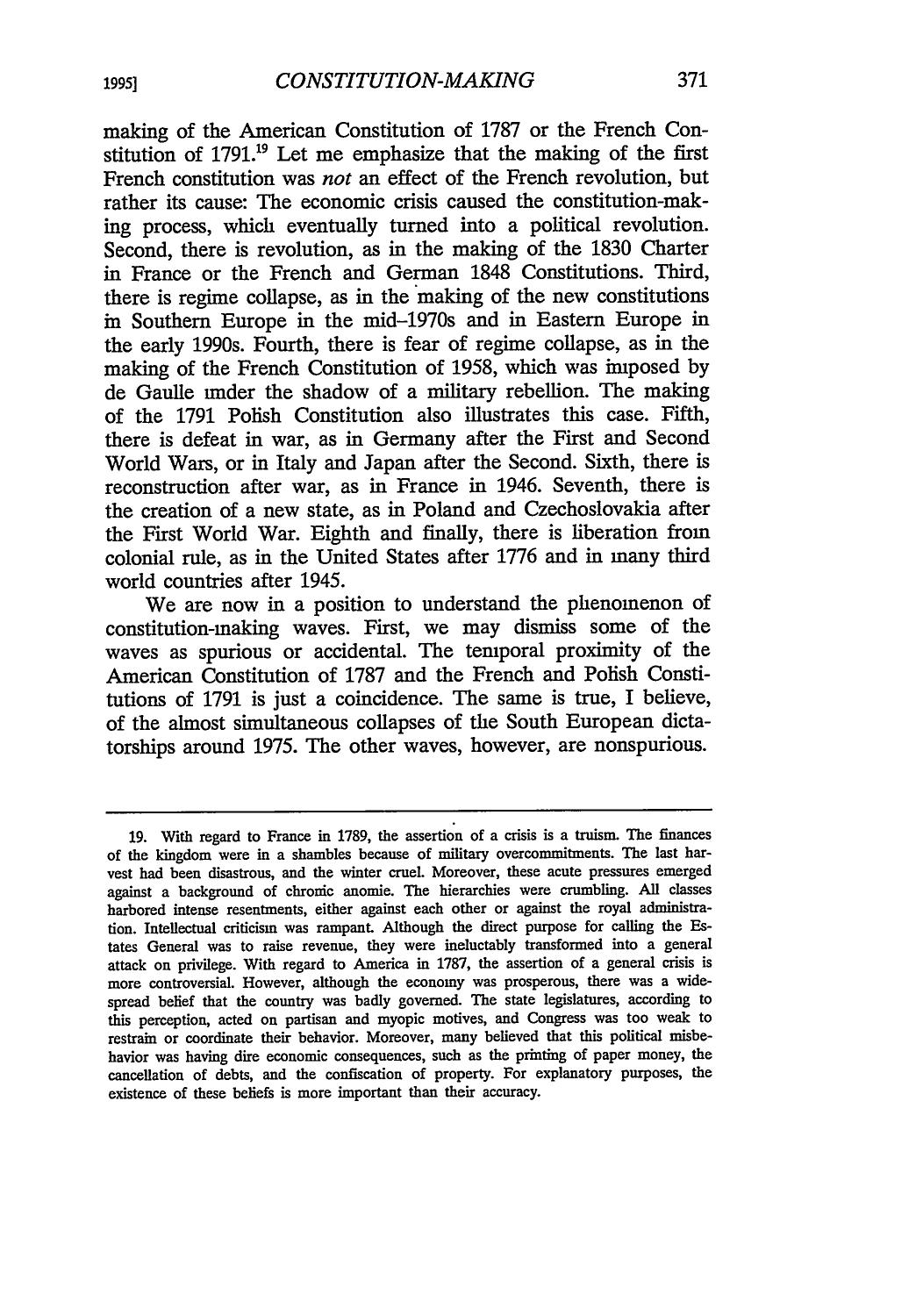In some cases, the constitution-making episodes came in clusters because they were triggered by the same event. Here, the clustering is explained by the principle "similar causes, similar effects." This argument applies to the waves of constitution-making in the United States after 1776, in the third world after decolonization, and in numerous European countries after the First or the Second World War.

In other cases, the triggering events occurred in a chain reaction. By this I do not mean that constitution-making in one country triggered constitution-making in another, but that the event that caused constitution-making in one country triggered similar events, with constitution-making consequences, in another.

The chain reaction cases can be further subdivided into two categories. First, one triggering event can serve as a *cognitive model* for another. This was the mechanism by which the outbreak of the French Revolution of 1848 triggered many similar events in Germany. By appealing to this mechanism we can also assert, I think, that the 1992 breakup of the Czechoslovak federation was triggered by the earlier breakups of the Yugoslav and Soviet federations.<sup>20</sup> What happens in such cases is that courses of action that previously were unthinkable or appeared as mere abstract possibilities suddenly become vivid and realistic options.

Second, what happens in one country may influence what happens elsewhere by the mechanism of *upgrading of beliefs. An* example is provided by the classical domino theory that governed American foreign policy for many years. The idea was that if the Americans yielded in, say, Vietnam, this would send a signal to other governments in the region-and to the insurgency movements-about the willingness of the Americans to intervene. Much the same idea underlies recent Russian policy in Chechnya. More relevantly for the present purposes, the 1989-1990 Round Table Talks in Eastern Europe illustrate the same pattern. The lack of Soviet intervention in Poland enabled the Hungarians to upgrade

<sup>20.</sup> Some scholars who discuss the breakup of Czechoslovakia argue that the abolition of the centralizing Communist regimes combined with long-standing ethnic or national hostilities contributed to the splits. For this "similar causes, similar effects" argument, see Eric Stein, *Musings at the Grave of a Federation, in* INSTITUTIONAL DYNAMICS OF **EUROPEAN INTEGRATION:** 2 ESSAYS **IN** HONOUR OF HENRY **G.** SCHERMERS 641, 647 (Deirdre Curtin & Ton Heukels eds., 1994). **I** argue against this interpretation in Jon Elster, *Transition, Constitution-making and Separation in Czechoslovakia,* **36** ARCHIVES EUROPÉENNES DE SOCIOLOGIE 105 (1995).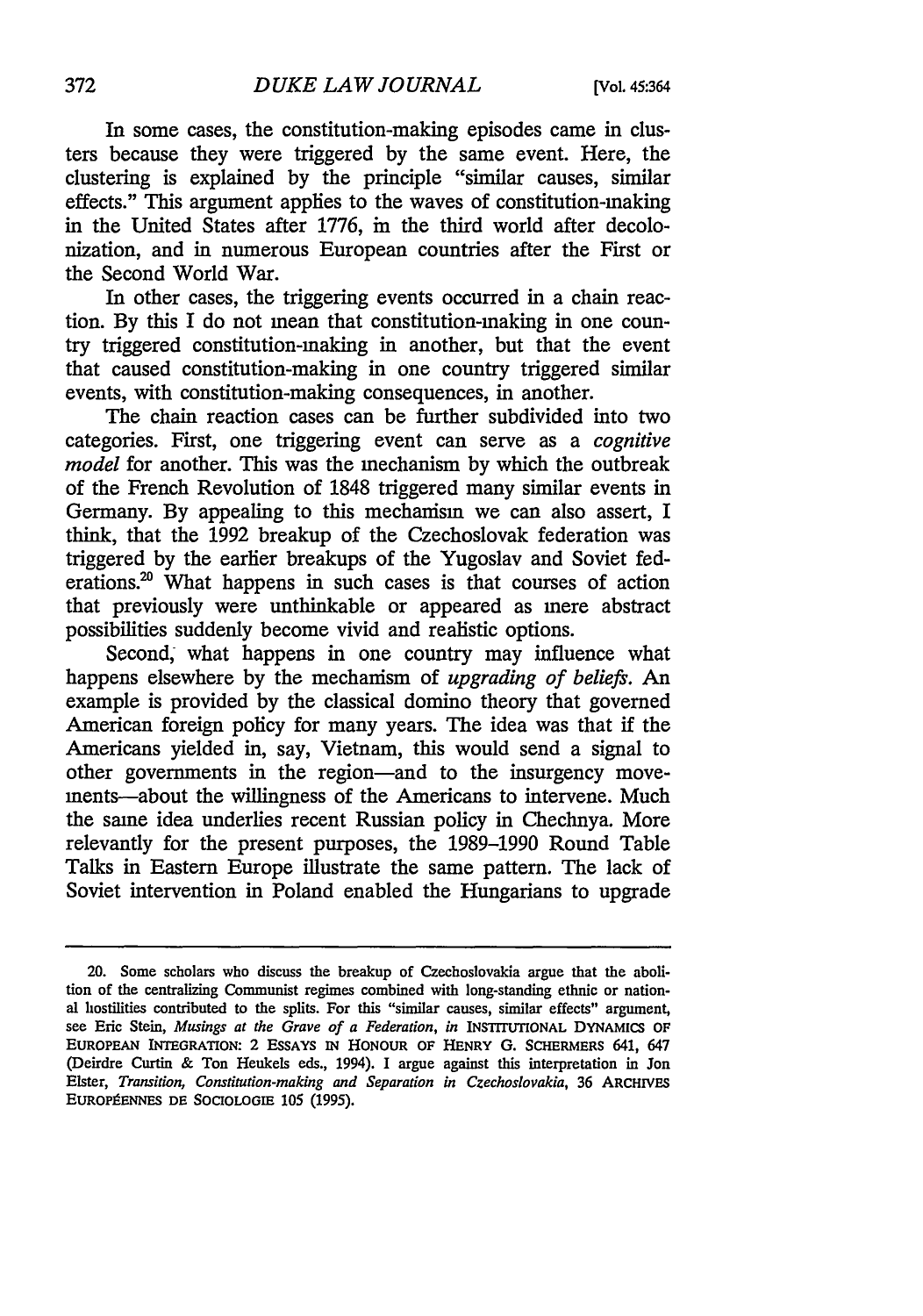their beliefs about the likelihood of Soviet intervention in their country. For the Czechoslovaks, it was the Soviet nonintervention in East Germany that made them understand that there would not be a repetition of 1968. In addition, the Polish institution of Round Table Talks between the regime and the opposition provided a cognitive model for all the later transitions.

## II. CONSTRAINTS

So far I have tried to identify the conditions under which a country enters the constitution-making process. I now turn to my main topic, which is to understand the inner dynamics of that process. My focus will be on constitution-making in constituent assemblies, although I shall also refer to constitutions that were more or less imposed by a single political actor.

Consider first the constraints. Although most constituent assemblies in recent times have been relatively unconstrained, there are some important exceptions, notably the assemblies that created the American Constitution, the French Constitution of 1791, and the German Constitution of 1949. This part will focus on these three episodes.

Let me first distinguish between upstream and downstream constraints. Upstream constraints are imposed on the assembly before it starts to deliberate. Downstream constraints are created by the need for ratification of the document the assembly produces. As we shall see, this division is somewhat misleading, but it serves as a useful starting point.

Constituent assemblies are rarely self-created; rather, they have an external creator. In fact, they usually have two creators. On the one hand, there is the institution or individual that makes the decision to convene a constituent assembly. In the United States in 1787, this decision was made by the Continental Congress. In France in 1789, it was made by the King. In Germany in 1949, it was made by the Western occupying powers. On the other hand, there is the institutional mechanism that selects delegates to the constituent assembly. In the United States and in Germany, the delegates were selected by the state legislatures.<sup>21</sup> In Germany, the selection of delegates was subject to a constraint imposed

<sup>21.</sup> In the **U.S.,** an exception was South Carolina, in which the legislature authorized the governor to choose the delegates.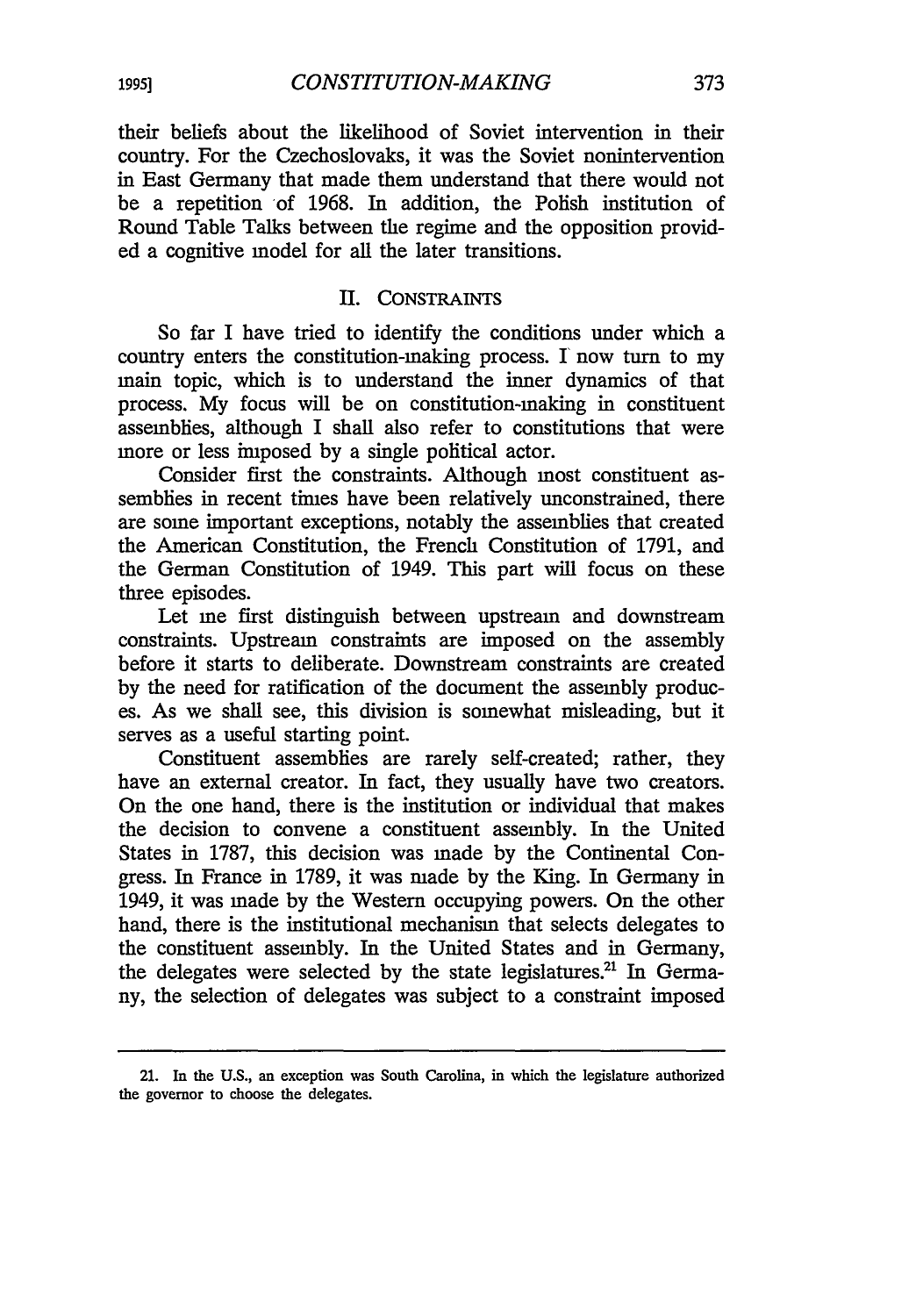by the Allied Powers, namely that their number be proportional to the population of the states. In France in 1789, the delegates were selected by the three estates, with the King having decided that the Third Estate should have as many delegates as the two other estates taken together.<sup>22</sup>

These upstream actors or agencies will often seek to impose constraints on the procedures of the assembly or on the substance of the constitution. The Continental Congress instructed the Federal Convention to propose changes to the Articles of Confederation, not to propose an entirely new constitution. The delegates from Delaware came to the Convention with instructions from the state legislature to insist on equality of voting power for all states in the new constitution; in fact, they had asked to be so instructed. In France, many delegates came with instructions from their constituency to vote for an absolute veto for the King in the new constitution and to insist on voting by estate rather than by head. In Germany, the occupying powers insisted that the new constitution had to vest most powers in the states because they feared that a strong federal government might give rise to a new authoritarian regime.

Downstream constraints arise from the process of ratification. If the framers know that the document they produce will have to be ratified by another body, knowledge of the preferences of that body will act as a constraint on what they can propose. In the United States, the fact that the Constitution had to be ratified by the states meant that the framers were not free to ignore the interests of the states. In France, the King claimed a power of veto *over* the constitution-a veto he was certain to exercise unless he got a veto *in* the constitution. In Germany, the Allied Powers also reserved for themselves the right to approve the constitution before it was passed on to approval by popular referendum.

We now see why the division between upstream, self-imposed, and downstream constraints is somewhat arbitrary. Typically, the downstream constraints are in fact imposed by the upstream authority. Another even more important difficulty is that the very idea of external constraints is misleading in this context. Constitution-makers do not always respect the instructions from their up-

<sup>22.</sup> For the complex origins of this momentous decision, see EGRET, NECKER, MINESTRE DE LOUIS XVI, *supra* note 9, at 233-48.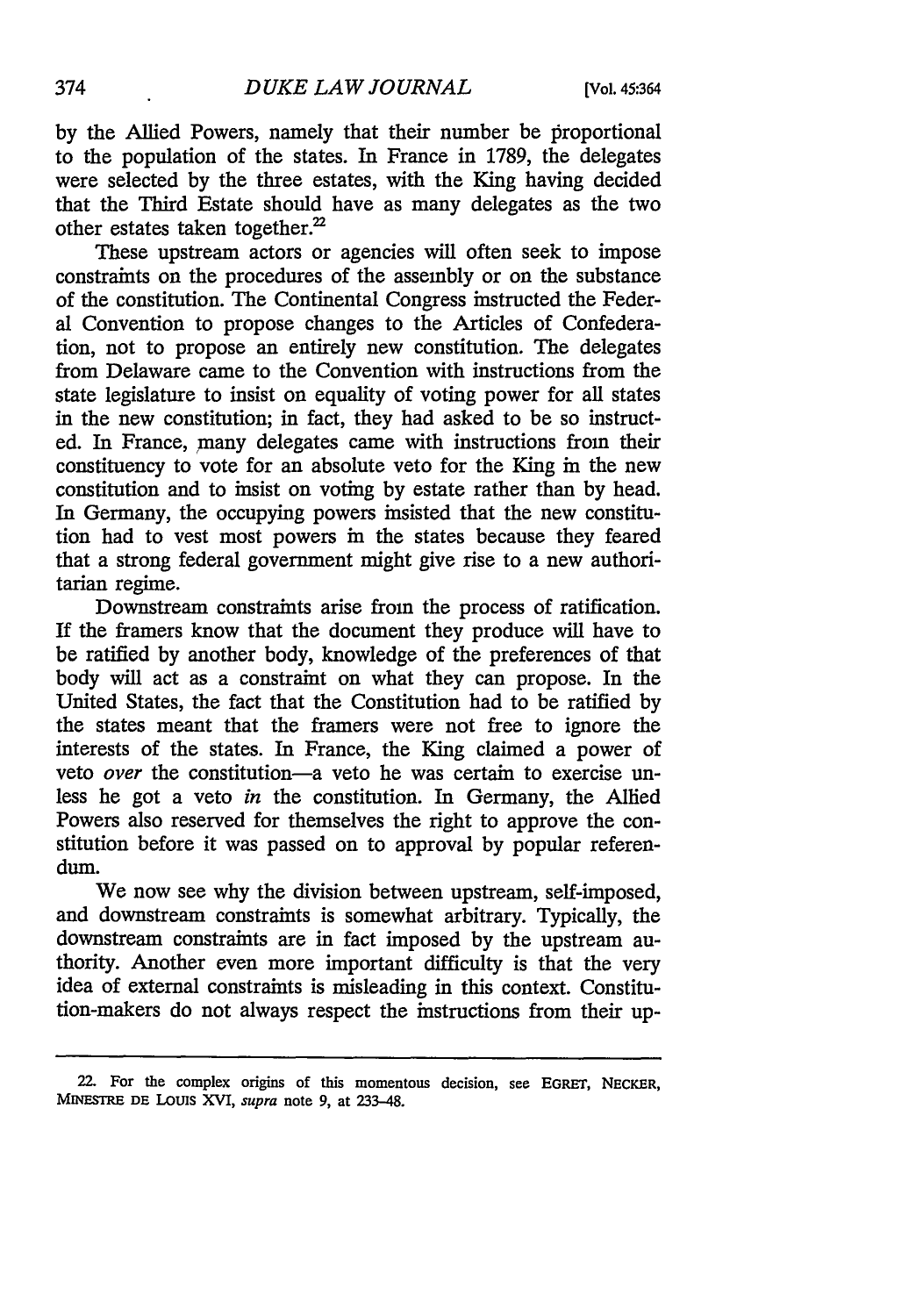stream creators, including instructions about downstream ratification. And a constraint that can be ignored is no constraint. At the Federal Convention, the framers ignored the instructions from the Continental Congress on three crucial points when they decided to write an entirely new constitution, to seek ratification by state conventions rather than state legislatures, and to require ratification by nine states rather than by unanimity. In France, the constituent assembly decided to ignore the instructions of their constituencies with regard to both the voting procedures and the King's veto. In Germany, finally, the constituent assembly successfully insisted on ratification by the state legislatures rather than by popular referendum. The German framers also managed to resist some, although not all, of the decentralizing instructions that the Allies had given them.

The relation between the assembly and its creators can be summarized in two opposing slogans: "Let the kingmaker beware of the king" versus "Let the king beware of the kingmaker." In the three cases I have discussed, the king--the assembly---by and large won out over the kingmaker-the upstream authorities. In Philadelphia and Paris, this outcome was to be expected. Almost by definition, the old regime is part of the problem that a constituent assembly is convened to solve. There would be no need to have an assembly if the regime was not flawed. But if it is flawed, why should the assembly respect its instructions?

The German case is more complicated. The most important factor was that the new political climate created by the Prague Coup of February 1948 enabled the German framers to ignore many of the instructions of the occupying powers. They successfully argued that ratification by referendum would give a dangerous scope for Communist propaganda. Also, they got a hearing for their claim that an excessively decentralized Germany would be an easy prey for Communist takeover. They were able to play on internal division among the Allied Powers and exploit the fact that the British wanted to be relieved quickly of the costs of occupation.

**23.** GOLAY, *supra* note 13, at **1, 8, 17,** 100, 110.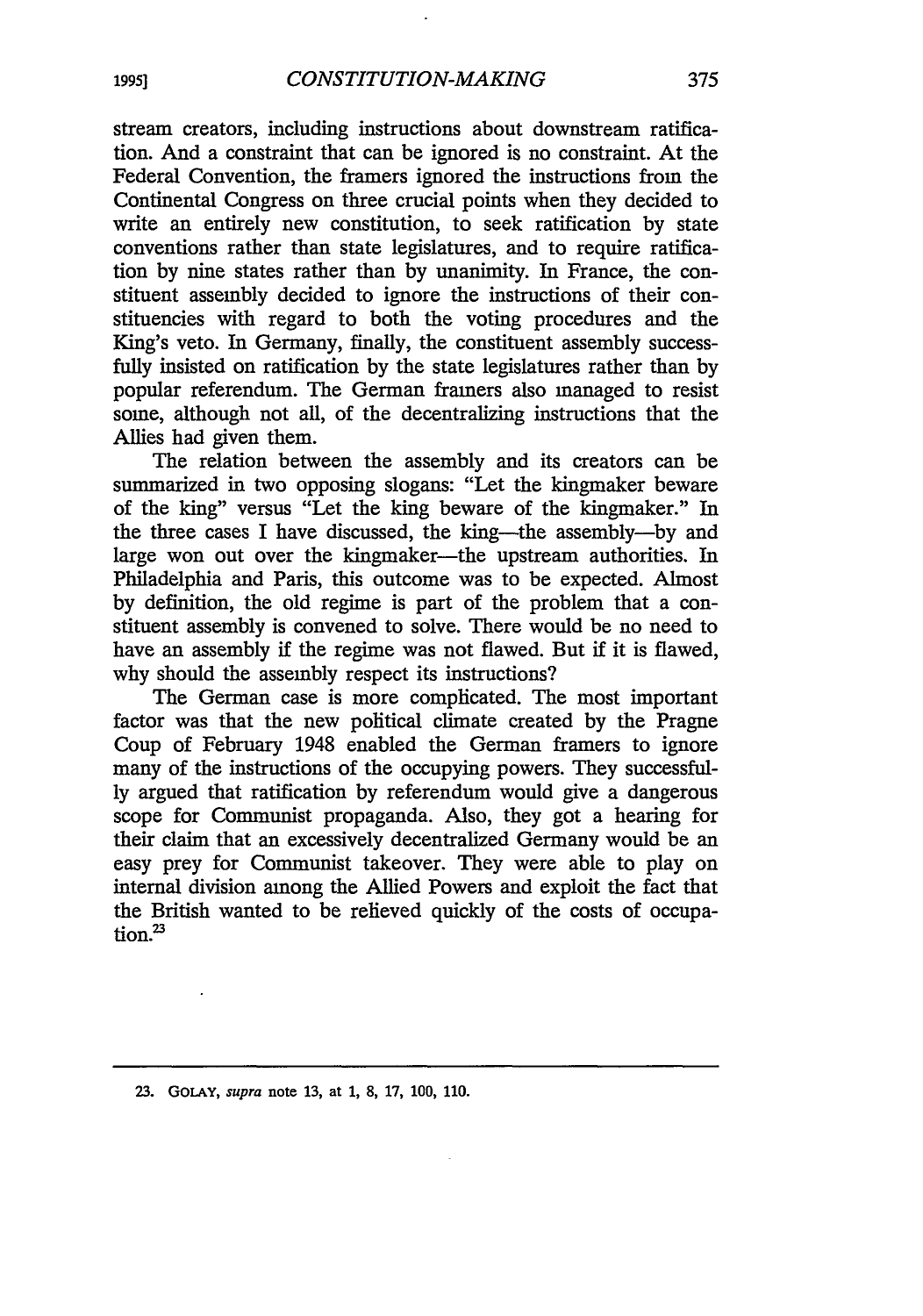## III. **DESIRES AND BELIEFS**

I now consider the desires and beliefs-the motivations and motivational assumptions-of the framers. On the one hand, the framers themselves may be swayed **by** a number of more or less respectable motivations. On the other hand, they regularly make certain assumptions about the motivations of future voters, politicians, judges, central bankers, and other actors whose behavior is to be regulated **by** the constitution.

There is no reason to expect these assumptions to mirror the motivations of the framers themselves. The American framers, for instance, certainly saw themselves as moved **by** loftier motives than those for whom they were legislating.<sup>24</sup> At the Federal Convention, a dispassionate and disinterested framer such as James Madison consistently argued that the Constitution had to be written on the Humean assumption that *"every man must be supposed a knave.*"<sup>25</sup> Although he used public choice arguments,<sup>26</sup> Madison's own behavior cannot be explained **by** public choice theory.

In discussing these motivations and assumptions, I shall distinguish between interest, passion, and reason.<sup>27</sup> Roughly speaking, interest divides into personal interest, group interest, and institu-

<sup>24.</sup> ARTHUR **0.** LOVEJOY, REFLECTIONS **ON** HUMAN NATURE 51-52 **(1961).**

**<sup>25.</sup> DAVID** HUmE, **ESSAYS:** MORAL, **POLITICAL AND** LITERARY 42 (Eugene F. Miller ed., 1987) (1777). For the influence of Hume on the American framers, see MORTON **G.** WHITE, PHILOSOPHY, THE FEDERALIST, AND **THE** CONSTITUTION 13-22 (1987).

<sup>26.</sup> For some examples, see 2 **THE** RECORDS OF THE FEDERAL CONVENTION OF 1787, *supra* note 9, at 109, 114, 123.

<sup>27.</sup> It is very common to oppose these to each other in a pairwise fashion. David Hume, when addressing the relation between passion and reason, argued that the latter was and ought only to be the slave of the former. DAVID HUME, A TREATISE OF HU-MAN NATURE 415 **(L.A.** Selby-Bigge ed., **2d** ed. 1978) (1739-1740). Roughly speaking, he meant that there could be no rational deliberation about ends, only about means. Albert Hirschman has considered the changing attitudes towards passions and interests in the eighteenth century, arguing that the dominance of interest over passion in a commercial society constituted a "political argument[] for capitalism before its triumph." ALBERT **0. HIRSCHMAN,** THE PASSIONS **AND** THE INTERESTS at iii (1977). In many discussions of the debates at the Federal Convention, reason and interest are believed to exhaust the motives of the framers. *See* JILLSON, *supra* note 9, at 193-94 (citing Madison, Alexander Hamilton, and de Tocqueville to the same effect); *see also* Jack N. Rakove, *The Great Compromise: Ideas, Interests, and the Politics of Constitution Making,* 44 WM. & MARY Q. 424 (1987). Below, I cite a passage from La Bruyère in which all three motivations are considered together. For a discussion of this trio of motives among the American founders, see WHITE, *supra* note 25, at 102-12. For a discussion in a different constitutional setting, see REG WHITAKER, *Reason, Passion and Interest: Pierre Trudeau's Eternal Liberal Triangle, in* **A SOVEREIGN** IDEA **132** (1992).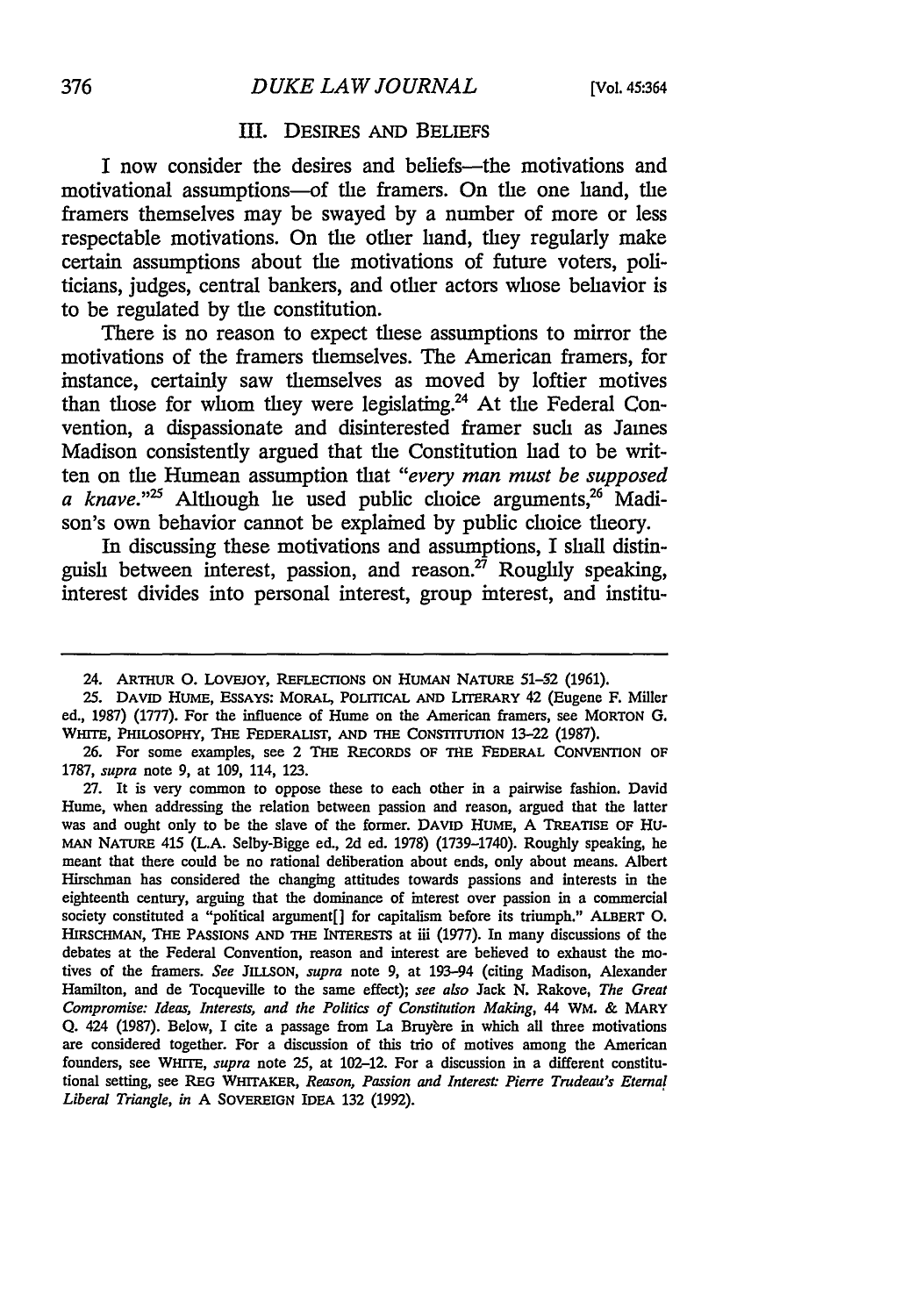tional interest. Passion divides into sudden or impulsive passions and standing or permanent ones. Reason, finally, is characterized by an impartial concern for the public good or for individual rights. Let me now consider these motivations in more detail.

#### *A. Interest*

*1. Personal Interest.* The personal interest of constitutionmakers in specific constitutional clauses is a relatively marginal factor, although it does play a certain role in some cases. While few today would defend the Beard thesis that the framers at the Federal Convention were motivated mainly by their own economic interests, $^{28}$  statistical analysis of the vote patterns suggests that these interests have some explanatory power.<sup>29</sup> In the making of the recent Romanian and Bulgarian constitutions, several provisions apparently owe their origin to a desire of the former Communists to escape criminal prosecution.<sup>30</sup>

The most blatant example I know is found in the making of the Czech Constitution of 1992. The decision by the Czech Parliament to create a bicameral parliament in the new constitution was widely seen as an incentive offered to the Czech deputies in the Federal Assembly to pass a constitutional law abolishing the federation in exchange for a place in the new Senate. $31$  It belongs to the story that afterwards the Czech deputies reneged on their promise in order to keep their rivals out of the political limelight. Three years after the adoption of the constitution, elections to the Senate have not taken place or been scheduled. As another example of self-serving constitution-making, one may cite the unusually strong immunity that the Czech framers granted themselves, requiring the consent of parliament before criminal prosecution of

**<sup>28.</sup>** *See* CHARLES A. BEARD, AN ECONOMIC INTERPRETATION OF THE CONSTITU-TION OF THE UNITED STATES (1986).

<sup>29.</sup> Robert A. McGuire, *Constitution Making: A Rational Choice Model of the Federal Convention of 1787,* 32 AM. **J.** POL SCI. 483, 484 (1988).

<sup>30.</sup> In the Romanian case, this statement is conjectural and based on indirect evidence only. For the Bulgarian case, see Kjell Engelbrekt, *Constitution Adopted, Elections Set,* RFE Aug. 16, 1991, at 1, 2.

<sup>31.</sup> *See* Jiri Pehe, *The Waning Popularity of the Czech Parliament,* RFE Nov. 12, 1993, at 9; *see also* Vojtech Cepl & David Franklin, *Senate, Anyone?,* E. EUR. **CONST.** REV., Spring 1993, at 58, 60 (arguing that even though the decision to create a bicameral parliament was based on self-interest, it had the effect of ensuring an indissoluble, unicameral parliament that has provided governmental stability).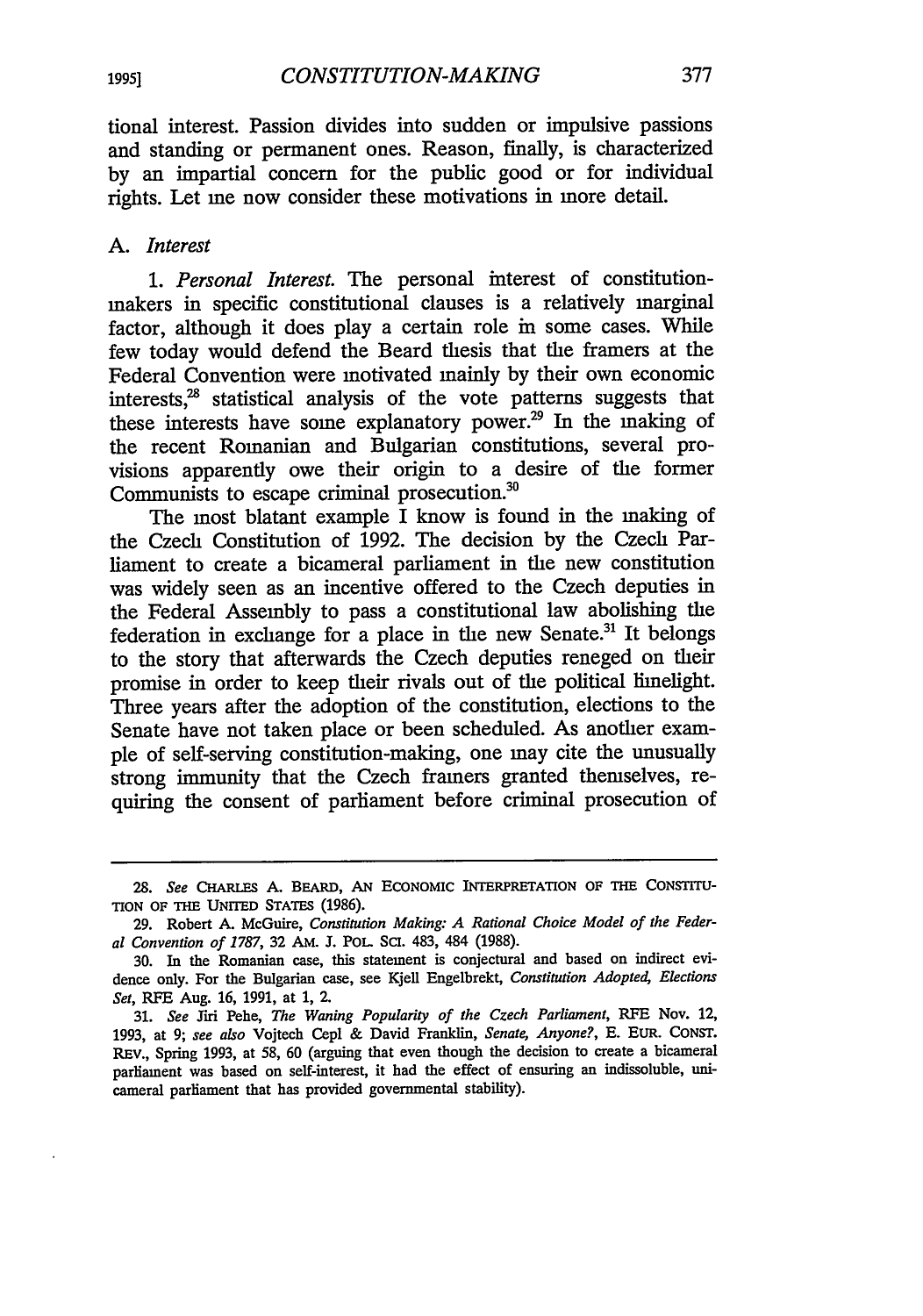deputies on any matter whatsoever. In essence, they used the constitution to get rid of traffic penalties. $32$ 

*2. Group Interest.* Group interest is a much more important factor in the constitution-making process. At the Federal Convention, the interests of the states were a crucial determinant of the outcome. These interests were reflected both in substantive and procedural provisions of the Constitution. Substantively, the Constitution embodies a compromise between the interests of the slave states and those of the trading states.<sup>33</sup> Procedurally, the small states successfully insisted on equality of voting power for all states in the Senate.<sup>34</sup>

In the French Assembly of 1789, the interests of the estates were an important factor in the initial procedural debates. The nobility and the clergy wanted the assembly to vote by estate, which would enable them to outvote the Third Estate. The Third Estate insisted on voting by head, which would enable them, with the help of a few renegades, to outvote the other two estates. The matter was resolved in favor the Third Estate.

In modem constituent assemblies, the interests of political parties are often decisive in shaping electoral laws and various parts of the machinery of government. Typically, large parties prefer majority voting in single-member districts, whereas smaller parties insist on proportional elections. The making of several post-Communist constitutions in Eastern Europe illustrates this idea. In the immediate aftermath of 1989, for instance, the small Communist or ex-Communist parties in Poland and Czechoslovakia insisted on proportional elections. Large parties with a reasonable chance of forming the government may also insist on a constructive vote of no confidence, which strengthens the position of government vis-à-vis parliament. The making of the Spanish Constitution of 1978 illustrates this point.<sup>35</sup> Parties with a strong presiden-

**<sup>32.</sup>** Jan Sokol, *Discussions in Prague, in* **CONSTITUTIONALISM** IN **EAST CENTRAL EU-ROPE: DISCUSSIONS IN** WARSAW, **BUDAPEST, PRAGUE, BRATISLAVA 92, 93** (Irena Grudzinska-Gross ed., 1994).

**<sup>33.</sup>** *See* WiLLnAM H. RIKER, **THE** ART OF **POLITICAL** MANIPULATION 89-102 (1986); *see also* Paul Finkelman, *Slavery and the Constitutional Convention: Making a Covenant* with Death, in BEYOND CONFEDERATION: ORIGINS OF THE CONSTITUTION AND AMERI-**CAN NATIONAL IDENTITY 188** (Richard Beeman et **al.** eds., **1987).**

<sup>34.</sup> Rakove, *supra* note **27,** at **424.**

**<sup>35.</sup> BONIME-BLANC,** *supra* note **1,** at **77.**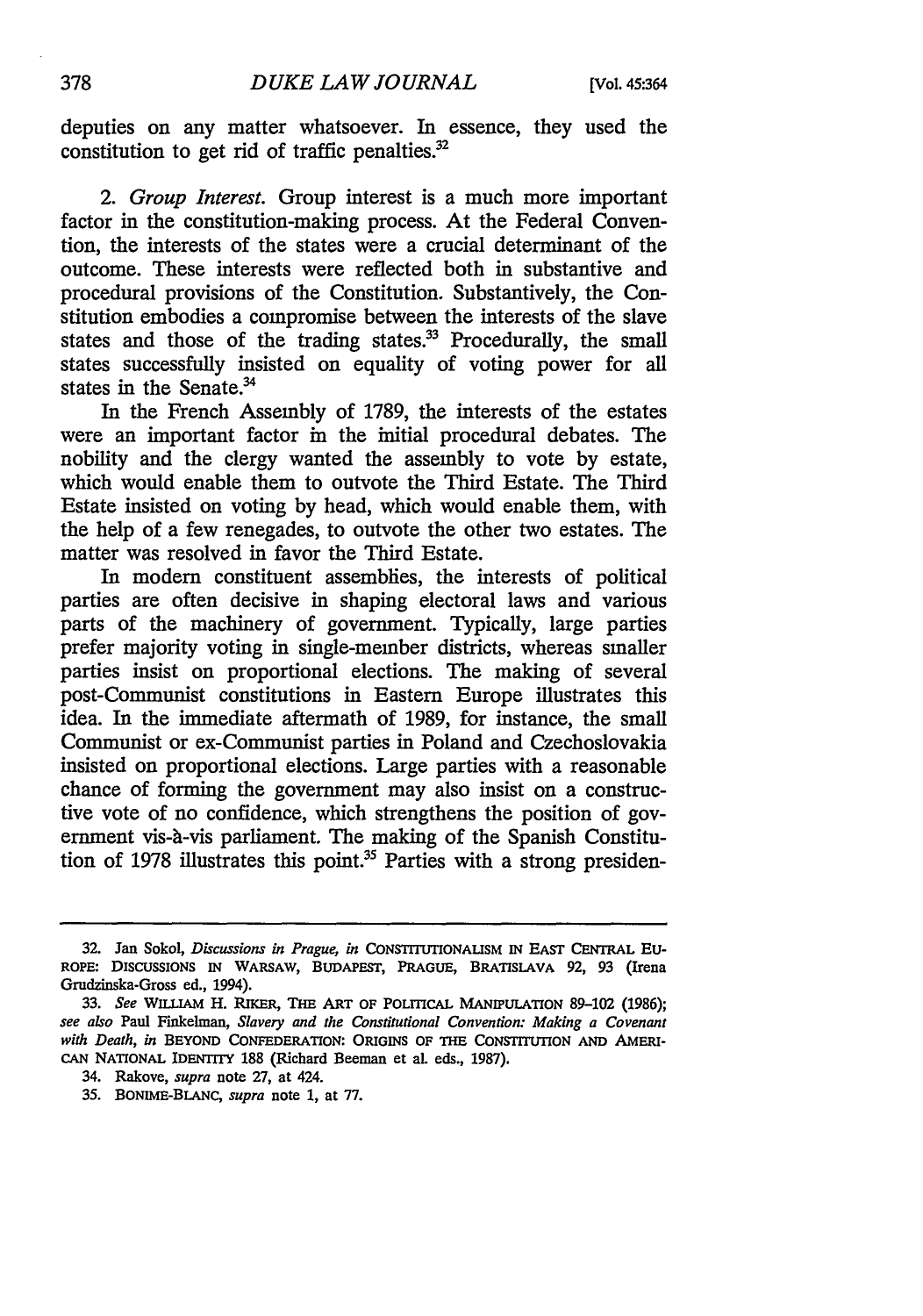tial candidate tend to insist on a strong presidency, whereas other parties try to reduce the power of that office. The making of the Polish Constitution of 1921 illustrates that connection.<sup>36</sup>

In federally organized states such as Germany, Canada, or the former Czechoslovakia, the interests of the states are invariably a key factor. As was the case at the Federal Convention, the smaller states argue for equal representation in the federal government, and the larger states for proportionality. In Czechoslovakia, for instance, Slovakia, with one-third of the population, managed to ensure that half of the judges of the constitutional court would be Slovaks and that the chairmanship of the central bank would rotate annually between a Czech and a Slovak.

Connections of this kind are commonplaces of political life, and the bread and butter of political scientists. They are complicated, however, by another basic fact of political life: Even when groups act to promote their interest, they tend to argue publicly in terms of impartial values.<sup>37</sup> When large parties argue for majority voting, they do not refer to the interests of large parties but to the interest of the country in having a stable government. Conversely, small parties arguing for proportional elections do not refer to the interests of small parties but to the values of democracy and broad representation. Parties with a strong presidential candidate regularly argue in terms of the country's need for a strong executive. Other parties refer instead to the dangers of a strong executive. Both small and large states appeal to the impartial value of equality-equal influence of states in the former case, and equal influence of voters in the latter.<sup>38</sup>

A caveat is necessary, however. Although it is true that selfserving arguments tend to dress themselves in public-interest garbs, the converse argument-that all impartial argument is nothing but self-interest in disguise—is invalid. In some cases, the conclusion is demonstrably false. I give examples later. More generally, the re-

<sup>36.</sup> *See* Jon Elster, *Bargaining Over the Presidency,* E. EUR. **CONST.** REV., Fall 1993/Winter 1994, at *95,* 95.

<sup>37.</sup> For an argument why a public setting induces public-regarding glosses on private deals, see Jonathan **R.** Macey, *Promoting Public-Regarding Legislation Through Statutory Interpretation: An Interest-Group Model,* 86 COLUM. L. REV. 223 (1986).

**<sup>38.</sup>** Thus, at the Convention, John Dickinson argued that any scheme that would give some states no representation in the Senate would be "unfair." 1 THE **REcORDS OF THE FEDERAL CONVENTION OF 1787,** *supra* note 9, at 159. Madison argued that any deviation from proportional representation was "unjust." *Id.* at **151.**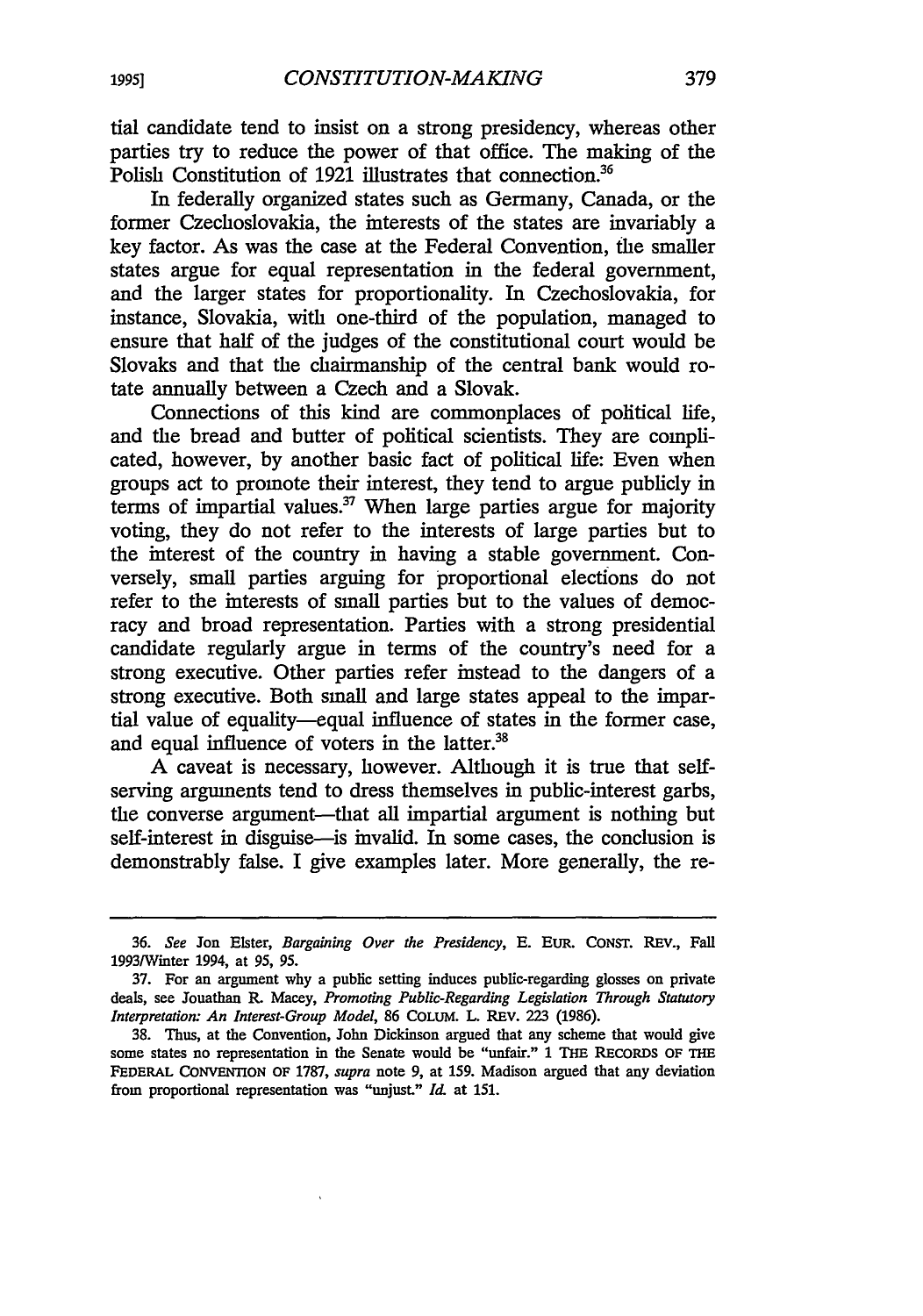ductionist claim is internally incoherent. If nobody was ever moved by the public interest, nobody would have anything to gain by appealing to it. Self-serving appeals to the public interest are parasitic on genuine appeals.39

*3. Institutional Interest.* Institutional interest in the constitution-making process operates when a body that participates in that process writes an important role for itself into the constitution.<sup>40</sup> We can observe this factor at work in many cases, as in the making of the Polish Constitution of 1921 or the French Constitution of 1946. In both cases, the parliament that wrote the constitution did its best to reduce the role of the executive and to promote the role of parliament. I conjecture that institutional interest has also been the most important factor in the making of the post-1980 constitutions in Eastern Europe. Let me briefly sketch four implications of that hypothesis and see how well they are verified.

A first implication is that constituent assemblies that also serve as ordinary legislatures will give preponderant importance to the legislative branch at the expense of the executive-president and cabinet—and the judiciary. In Eastern Europe, this implication is relatively well confirmed. All the constituent assemblies were also ordinary legislatures. Except in Poland, the presidents are not strong. That exception does not, however, count as evidence against the hypothesis, as the presidency in that country was an artifact of the Round Table Talks rather than the creation of a democratic assembly. Except for Hungary, which adopted the constructive vote of no confidence, no country has adopted provisions that would strengthen the position of the executive vis-à-vis parliament.<sup>41</sup> It counts against the hypothesis, however, that the consti-

41. In the Romanian Constitution, however, there is a provision (Art. 113) that allows the executive to engage its responsibility on a law, so that it is automatically passed

**<sup>39.</sup> Cf** ELSTER, *supra* note 3, at 125 (discussing the analogous relationship between social norms and self-interest).

<sup>40.</sup> If one believes, as I do, in methodological individualism, talk about group interest and institutional interest can never be more than shorthand for individuals' motivations. If members of a parliamentary caucus, for instance, do not follow the party line, they may fail to get renominated or reelected, or suffer financial sanctions. In other cases, legislators seem to identify with the institution to which they belong. Independent of reelection, they tend to feel pride in their institution because **of** a need for cognitive consonance ("This must be an important institution since I am a member of it") or through socialization.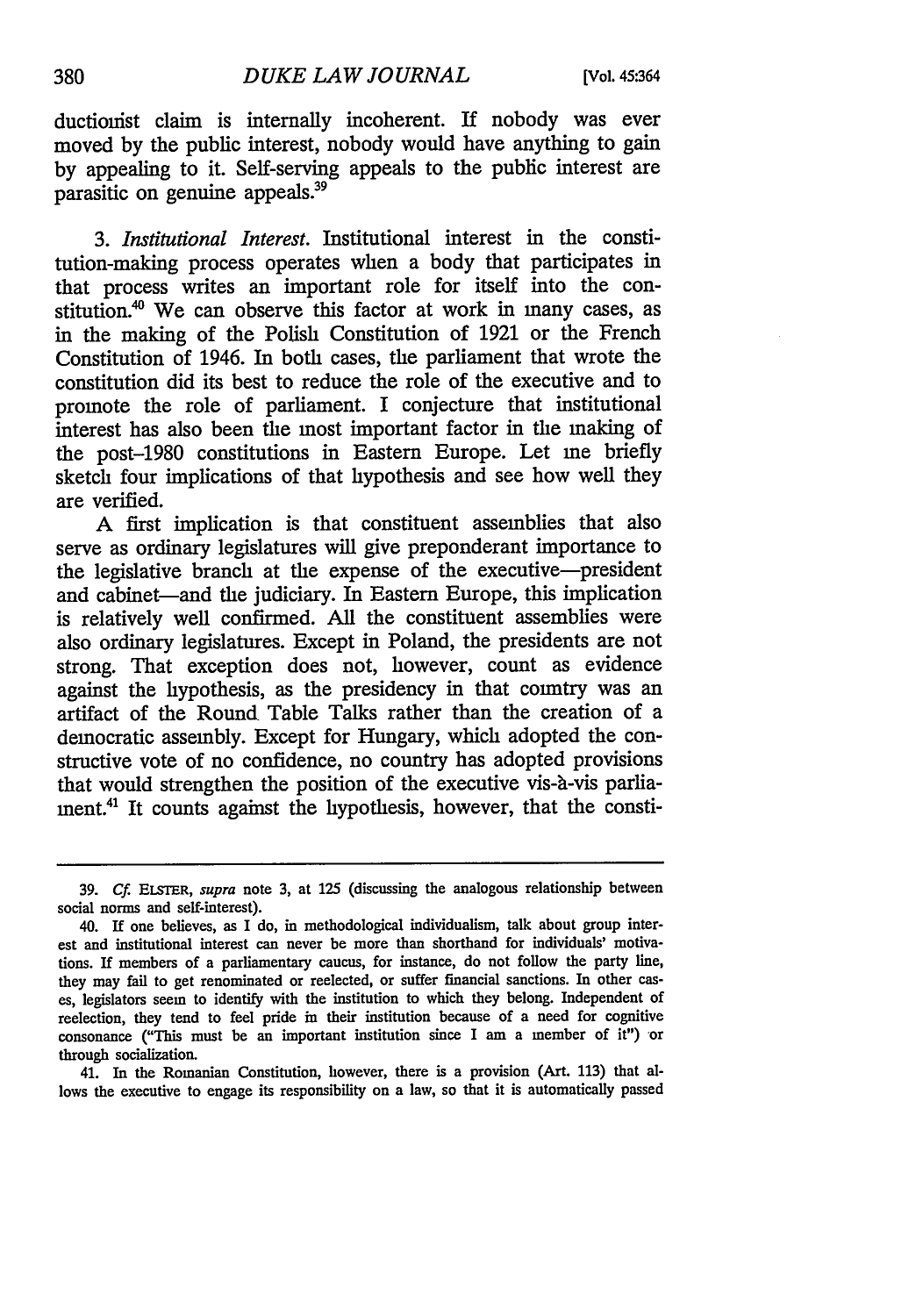tutional courts are quite strong, except for Poland and Romania, where their decisions can be overruled by parliament with a twothirds majority (Romania) or even a simple majority (Poland).<sup>42</sup>

A second implication is that unicameral and bicameral constituent assemblies will tend to create, respectively, unicameral and bicameral constitutions-a prediction that is largely born out. Bicameral assemblies in Poland and Romania created bicameral constitutions; unicameral assemblies in Hungary, Slovakia, and Bulgaria created unicameral constitutions. The only exception to the pattern is the Czech Republic, where, as indicated earlier, a unicameral assembly created a bicameral constitution as an incentive for the Czech deputies to the upper house of the Federal Assembly to vote for the dissolution of the federation.

A third implication is that to the extent that the president is involved in the constitution-making process, he will tend to promote a strong presidency. Here, the distinction between personal and institutional interests may be a tenuous one. Yet it appears to me that Walesa and Havel, in their efforts to strengthen the presidency, have not simply been out to enhance their own power. Rather, I believe that from their vantage point the advantages of a strong presidency, which can prevent chaos and ensure efficiency in the difficult transition period, have seemed obvious and overwhelming.

A final implication is that constitution-making parliaments will give themselves large powers to amend the constitution. In particular, their institutional interest would not recommend that changes in the constitution be submitted to referendum or be adopted by two successive parliaments. With the exception of Romania, where approval by referendum is mandatory, this implication is confirmed. The importance of the Romanian exception is attenuated by the fact that the deputies can change the constitution by the

unless parliament votes a motion of no confidence. This provision is very similar to Art. 49(3) of the French Constitution of 1958. Although it was supposed to be used only exceptionally, *see* Comit6 Consultif Constitutionnel (Aug. 12, 1958), *in* 2 **DOCuMENTS** POUR SERVIR À L'HISTOIRE DE L'ÉLABORATION DE LA CONSTITUTION DU 4 OCTOBRE **1958,** *supra* note **16,** at 367, 505-06, Art. 49(3) has been an extremely efficient tool in the hands of successive governments. The Romanian provision has not had a similar importance.

<sup>42.</sup> Although the statutory law regulating the Polish court says that a two-thirds majority is needed, that statute itself can be changed by simple majority.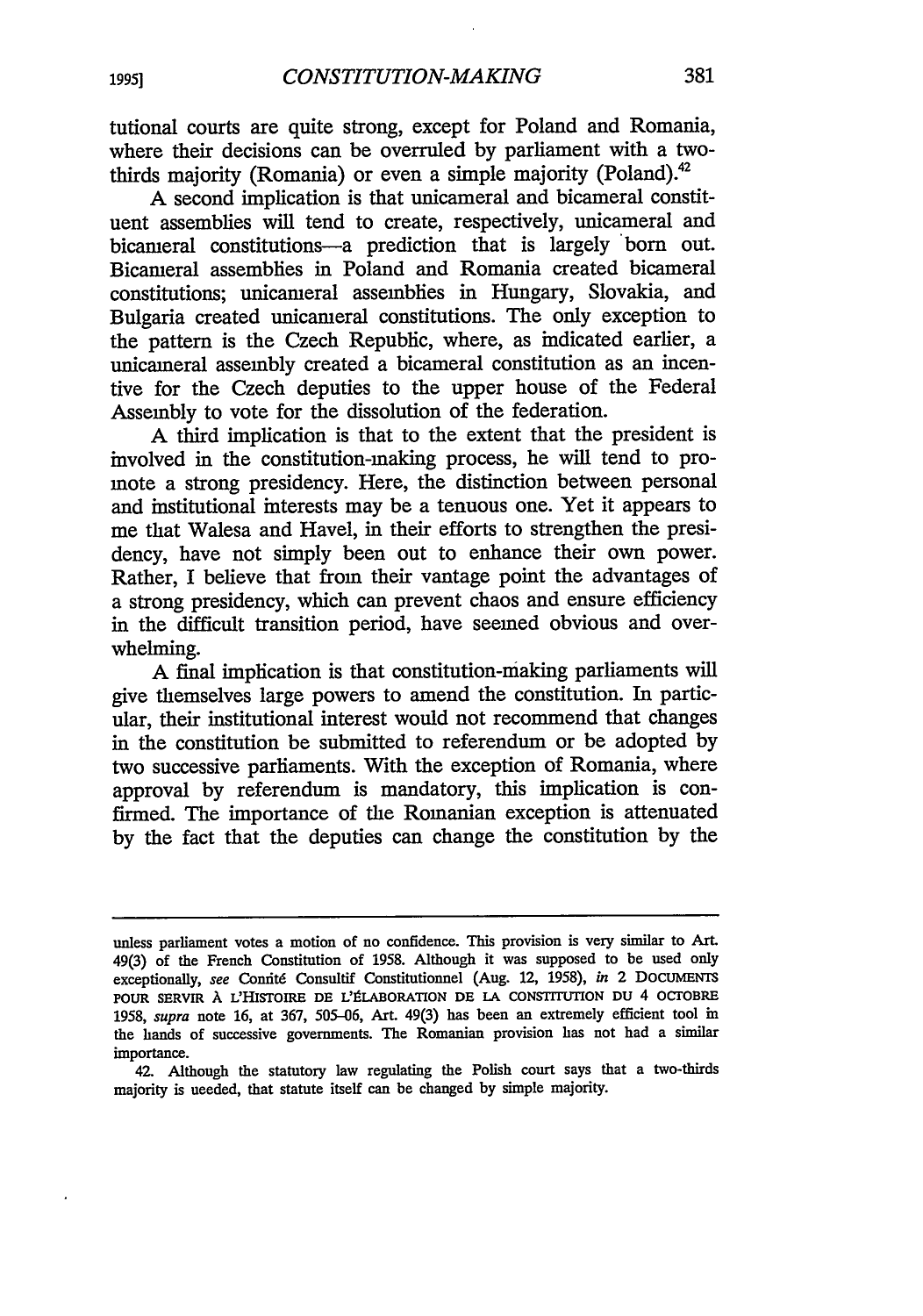"backdoor" procedure of overruling decisions by the constitutional court.

By and large, therefore, the hypothesis that constitution-makers are motivated by institutional interest fares quite well in Eastern Europe. Whereas group interest has strong explanatory power with regard to electoral laws, institutional interest is a stronger determinant of the machinery of government. Institutional interest fails, however, to explain the creation of strong constitutional courts, an institution that was nowhere represented in the constitution-making process and that nevertheless did quite well out of it. Along another dimension, the hypotheses do less well in Hungary than in the other countries. By adopting the constructive vote of no confidence and creating a strong constitutional court, the Hungarian constitution-makers abdicated some of their most important powers. It is possible, though, that they did not intend or foresee that the court would become as strong as it has turned out to  $be.<sup>43</sup>$ 

#### *B. Passion*

I now turn to the role of passions-sudden or permanent-in constitution-making. Let me first digress for a moment from the motives of the framers to consider the motives of the framed, if I may use that expression to designate the actors whose behavior is to be regulated by the constitution. From a traditional view, a key role of the constitution is to prevent the framed from acting on sudden, unconsidered impulses: "Constitutions are chains with which men bind themselves in their sane moments that they may not die by a suicidal hand in the day of their frenzy."<sup>44</sup> This restraining function is achieved partly by built-in delays in the ma-

<sup>43.</sup> The Hungarian constitutional court has been called the strongest in the world. *See* Ethan Klingsberg, *Judicial Review and Hungary's Transition from Communism to Democracy: The Constitutional Court, the Continuity of Law, and the Redefinition of Property Rights,* 1992 B.Y.U. **L.** REv. 41.

**<sup>44.</sup> JOHN E. FINN, CONSTITUTIONS IN CRISIS** 5 (1991) (quoting John Potter Stockton in debates over the Ku Klux Klan Act of 1871). On the general theme of self-binding, see **JON** ELSTER, **ULYSSES AND THE SIRENS Ch.** II (1979) and Stephen Holmes, *Precommitment and the Paradox of Democracy, in* CONSTITUTIONALISM **AND** DEMOCRACY 195 (Jon Elster & Rune Slagstad eds., 1988). On the theme of constitutional self-binding, see Jon Elster, *Intertemporal Choice and Political Thought, in* **CHOICE OVER** TIME 35, 35-45 (George Loewenstein & Jon Elster eds., 1992). For a discussion of the putative paradoxes involved in self-binding, see **PETER SUBER, THE** PARADOX **OF SELF-AMEND-MENT** 1-16 (1990).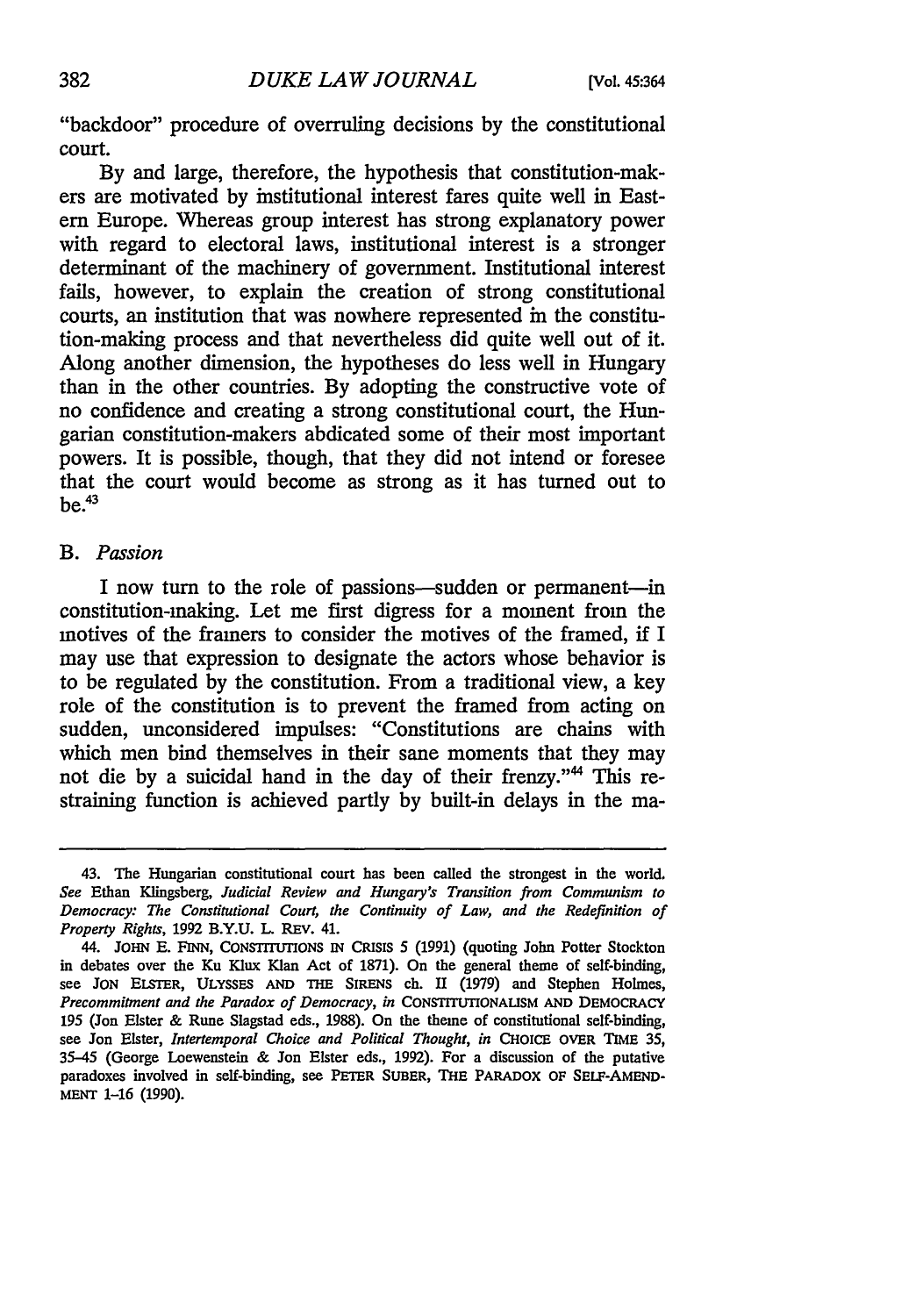chinery of government, such as bicameralism and suspensive veto, and partly by time-consuming amendment procedures.

Similarly, it has been argued that the constitution should protect ethnic or religious minorities from oppression by majorities that are subject to permanent passions and prejudice. As Cass Sunstein writes, "Constitutional provisions should be designed to work against precisely those aspects of a country's culture and tradition that are likely to produce most harm through that country's ordinary political processes."<sup>45</sup> A bill of rights is the most prominent instrument for ensuring that protection. Another mechanism is to reserve some seats in parliament for minority groups.

It would indeed be a good thing if constitutions could serve these two functions. They will do so, however, only if the conditions of the framers are sufficiently different from those of the framed. But consider the analogy that constitutions are chains imposed by Peter when sober on Peter when drunk.<sup>46</sup> If constitutions are typically written in times of crisis, it is not obvious that the framers will be particularly sober. The French constitutionmakers of 1791, for instance, were not famous for their sobriety, and the document they produced, which eschews bicameralism as well as judicial review, contains few devices for restraining majorities that are swept by passion.

Similarly, the framers will typically be subject to the same standing passions and prejudices as the framed. As observed by Adam Przeworski and Fernando Limongi, "[A]dvocates of commitment... do not consider the political process by which such commitments are established." $47$  In Bulgaria, for instance, one might wish for the constitution to protect the rights of the Muslim, Turkish-speaking minority against oppression by ethnic Bulgarians. The fact is, however, that the latter exploited their control of the constitution-making process in 1990-1991 to adopt some of the most illiberal provisions in the new East European constitutions.<sup>48</sup>

<sup>45.</sup> Cass R. Sunstein, *Constitutionalism, Prosperity, Democracy: Transition in Eastern Europe, in* 2 CONST. POL. ECON. 371, 385 (1991).

<sup>46.</sup> Holmes, *supra* note 44, at 196.

<sup>47.</sup> Adam Przeworski & Fernando Limongi, *Political Regimes and Economic Growth,* J. ECON. PERSP., Summer 1993, at **51,** 66.

<sup>48.</sup> Standing passions can be overcome, though, if the constitution is written under foreign supervision or by a small and enlightened minority within the country. The illiberal provisions in the first draft of the recent Romanian Constitution were eliminated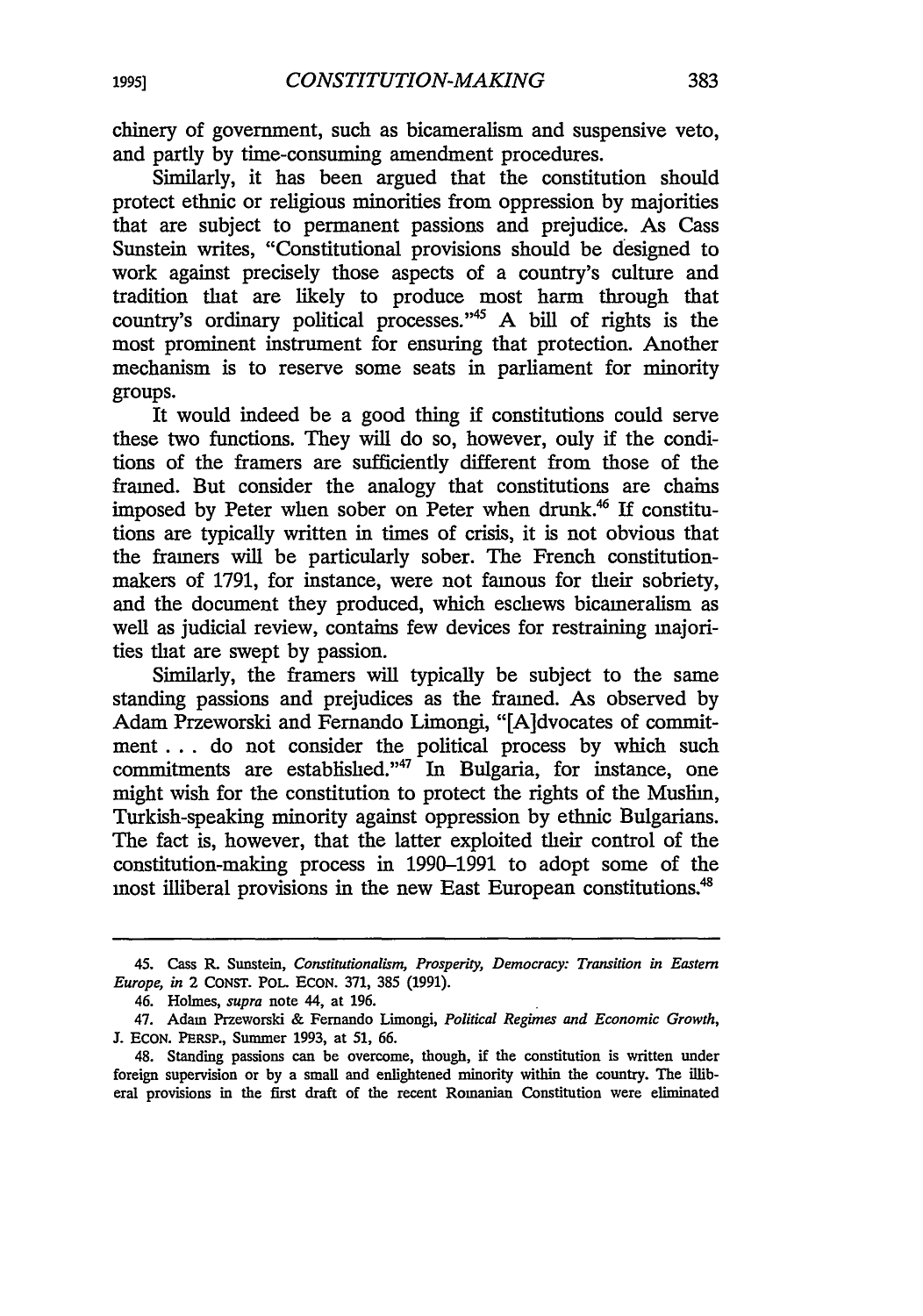There is one particular passion that has, somewhat surprisingly, played a considerable role in constitution-making. This is vanity or self-love, *amour-propre,* which many moralists from La Rochefoucauld onwards have considered the most powerful human emotion. Not surprisingly, we find it both in the framers and in the assumptions they make about the framed.

Consider first vanity, or rather fear of the effects of vanity, in the framers. At the Federal Convention, the delegates decided at the outset to adopt a rule of secrecy because they understood themselves well enough to know that if they had once adopted a position in public, vanity might keep them from changing their mind later. As Madison said later, "Had the members committed themselves publicly at first, they would have afterwards supposed consistency required them to maintain their ground, whereas by secret discussion no man felt himself obliged to retain his opinions any longer than he was satisfied of their propriety and truth, and was open to the force of argument." $49$  I shall argue, however, that secrecy may also tend to move the proceedings away from discussion and towards threat-based bargaining.

Consider next vanity in the framed. At the first French Assembly, many speakers asserted that one should never place an agent in a situation in which his vanity might lead him to act against the public interest. The prosecutor also should not serve as judge because if the functions are combined, the *amour-propre* of the magistrate might bias him towards the guilt of the accused.<sup>50</sup> A merely suspensive veto for the king would not have the intended effect of making the assembly reconsider its decision because its *amour-propre* would prevent it from backing down.<sup>51</sup>

## *C. Reason*

Another French moralist, La Bruyère, wrote that "[n]othing is easier for passion than to overcome reason: its great triumph is to win out over interest."<sup>52</sup> Sometimes, however, reason can win out

52. La Bruybre, *Caracteres, in* 1 **COLLECTION DES MEILLEURS AUTEURS 3,** 75 (Librarie de la Bibliothèque Nationale, 1899) (translation by author).

after strong pressure from the Council of Europe. And it is at least arguable that the standing passion for levelling equality among the Americans was overcome **by** the elitist Constitution of 1787.

<sup>49.</sup> 3 **THE RECORDS OF THE FEDERAL CONVENTION OF** 1787, *supra* note 9, at 479.

**<sup>50.</sup>** See *8* ARCHIVES PARLEMENTAIRES, *supra* note 9, at 443.

*<sup>51.</sup> See* 9 ARCHIVES PARLEMENTAIRES, *supra* note 9, at **111.**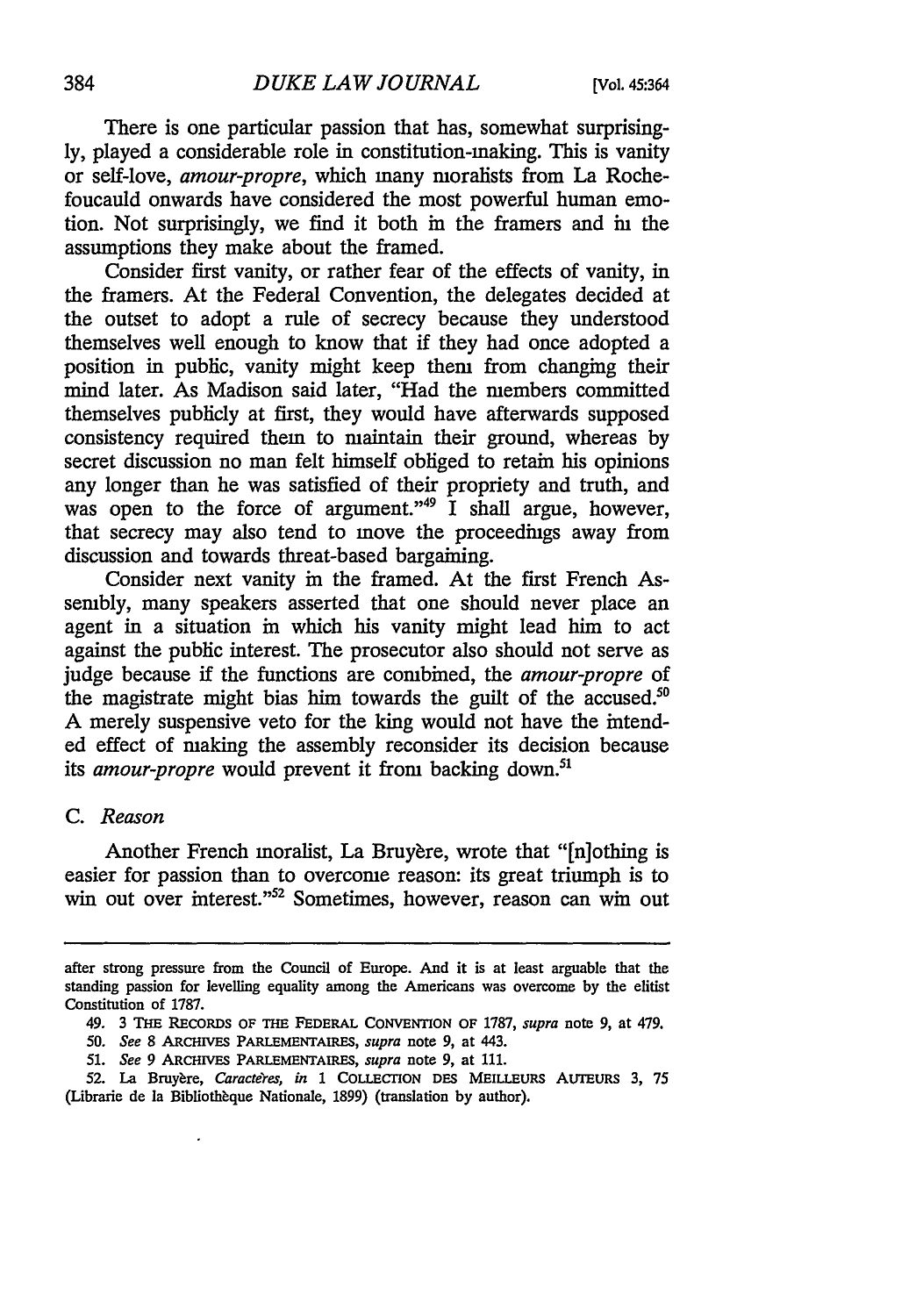over passion as well as interest. In fact, we just saw an example. When the framers at the Federal Convention decided to proceed behind closed doors, it was because their reason told them that otherwise they might yield to passion. They did not conquer passion, perhaps, but preempted it.

Similarly, when the French delegates of 1789 adopted Robespierre's proposal for a law that would render them ineligible to the first ordinary legislature, it was because they wanted to shield themselves from institutional interest. More generally, the exceptions that I noted earlier about the tendency for East European constituent parliaments to favor parliament in the constitution can also be seen as expressions of impartial, disinterested motivations.

Let me give another example of such counter-interested behavior. Immediately after the fall of Communism in Czechoslovakia, Vaclav Havel and his advisors from Civil Forum undertook to write the electoral law for the elections to the constituent assembly. Havel strongly favored the majority system because it would allow the voters to select individuals rather than parties. The majority system would also have allowed Civil Forum to sweep the elections, as Solidarity had done in Poland in June 1989. For Havel and his group, however, the latter fact counted against the majority system rather than for it. They deliberately pulled their punches and adopted a proportional mode of election because they wanted a broad representation of all political tendencies, including the Communists, in the first parliament. As one of Havel's close collaborators told me, "This decision will be seen either as the glory or the weakness of the November revolution: we were winners that accepted a degree of self-limitation."

From the Federal Convention, I can cite another discussion that pits interest against reason. Elbridge Gerry had proposed to "limit the number of new States to be admitted into the Union, in such a manner, that they should never be able to outnumber the Atlantic States."53 In his reply, Roger Sherman relied on personal interest to overcome group interest. "We are providing," he said, "for our posterity, for our children and our grand Children, who would be as likely to be citizens of new Western States as of the old States. '

**<sup>53.</sup>** 2 **THE RECORDS OF THE FEDERAL CONVENTION OF** 1787, *supra* note **9,** at **3.**

<sup>54.</sup> *Id* A similar argument was offered by George Mason in a different context: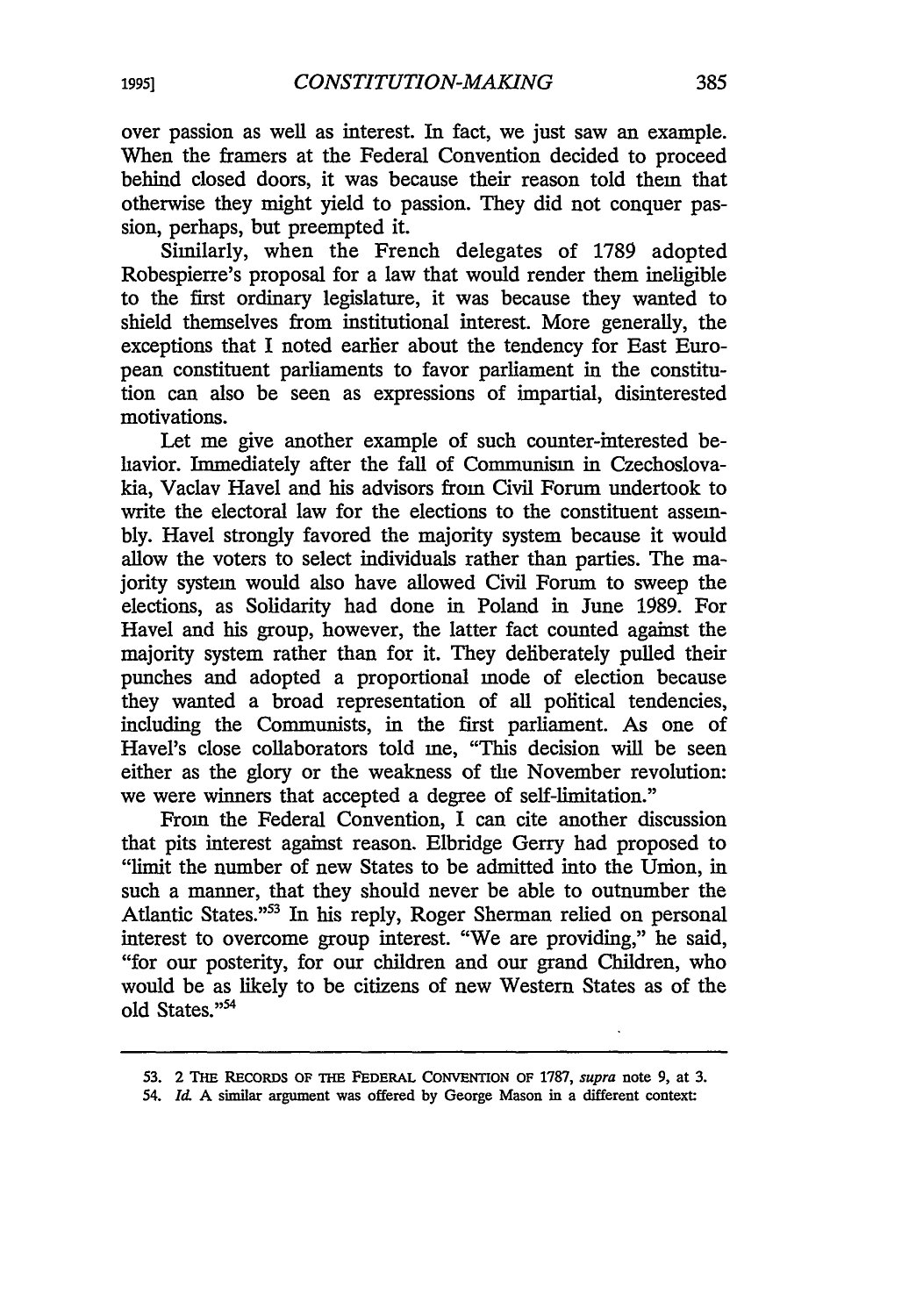Neither argument should **be** confused with genuine appeals to impartiality, as in Mason's argument for granting new states equal status: "Strong objections have been drawn," he said, "from the danger to the Atlantic interests from new Western states." He went on to say, however, that the delegates ought not "to sacrifice what we know to be right in itself, lest it should prove favorable to States which are not yet in existence. If the Western States are to be admitted into the Union as they arise, they must," he insisted, "be treated as equals, and subjected to no degrading **discrimi**nation."<sup>55</sup> This argument does not rest on the long-term interests of family lines, but on a conception of intrinsic fairness.

## IV. AGGREGATION, TRANSFORMATION, AND MISREP-RESENTATION OF PREFERENCES

Given their motivations and cognitive assumptions, constitutional framers form preferences regarding the various institutional arrangements that are proposed. In this part, I discuss how these preferences come together, as it were, to produce a collective decision.

It is not simply a question of aggregating given preferences by a given procedure. For one thing, the procedure has itself to be chosen by the delegates. In France in 1789, as I said, the delegates had to choose between voting by estate and voting by head. In Philadelphia, they had to choose between equal voting power for all states at the Convention and giving more votes to the heavily populated states.56 In the first case, they adopted the principle

1 **THE RECORDS** OF **THE FEDERAL** CONVENTION OF 1787, *supra* note 9, at 49.

55. 1 **THE** RECORDS OF **THE** FEDERAL **CONVENTION** OF 1787, *supra* note 9, at 578, 579.

56. Actually, the latter proposal was only fleetingly entertained. Although the Pennsylvanians wanted to refuse the smaller states an equal vote, their proposal was never put on the table. *See* **1 THE RECORDS** OF **THE** FEDERAL **CONVENTION** OF 1787, *supra* note 9, at 10 n.4. When a committee was formed to forge a compromise on the upper house, James Wilson "objected to the Committee because it would decide according to that very rule of voting which was opposed on one side," but to no avail. *Id.* at 515.

We ought to attend to the rights of every class of the people. He had often wondered at the indifference of the superior classes of society to this dictate of humanity & policy, considering that however affluent their circumstances, or elevated their situations, might be, the course of a few years, not only might but certainly would, distribute their posterity throughout the lowest classes of Society. Every selfish motive therefore, every family attachment, ought to recom- mend such a system of policy as would provide no less carefully for the rights and such a system of policy as would provide no less carefully for the rights and happiness of the lowest than of the highest orders of Citizens.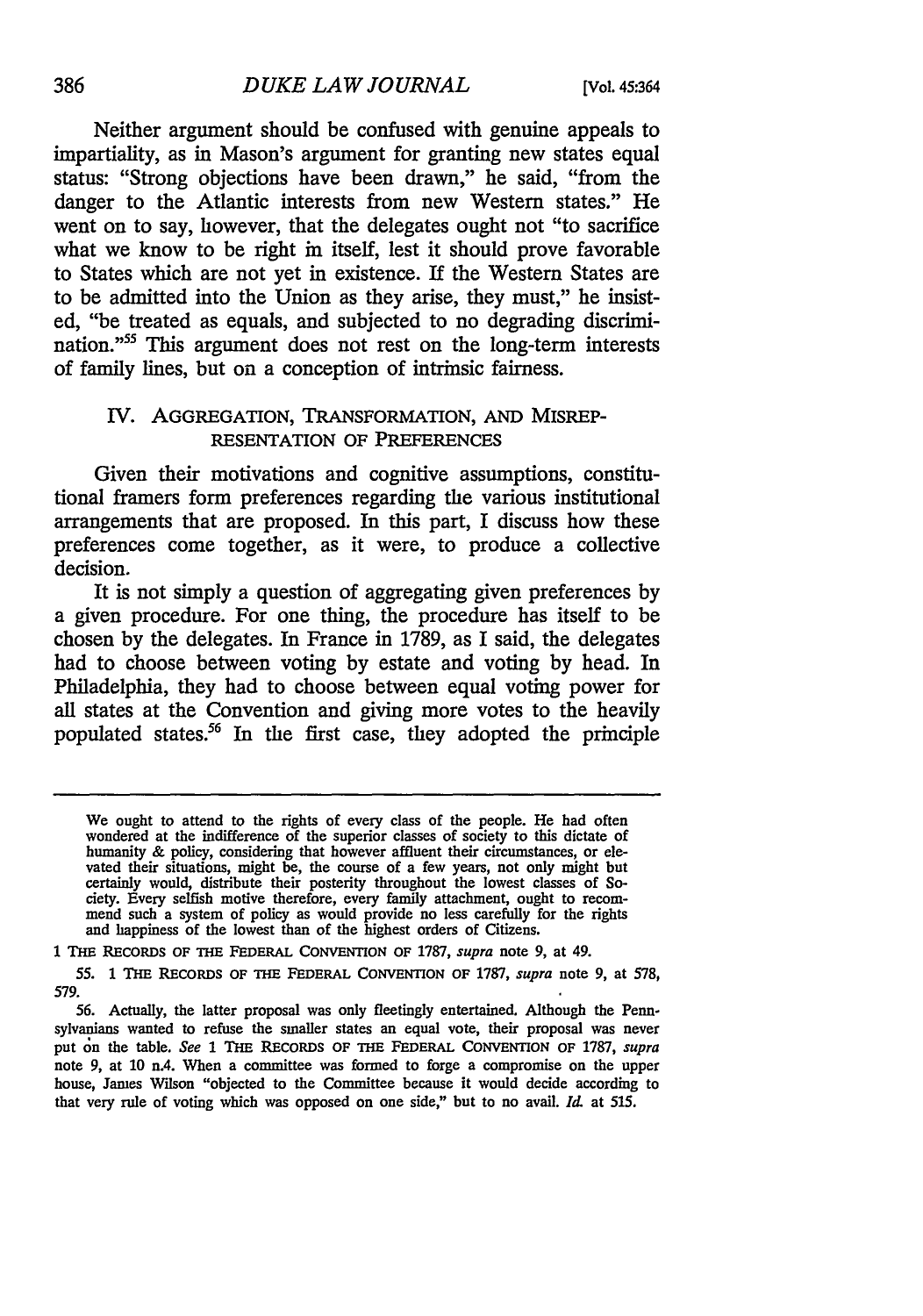"one man, one vote"; in the second, "one group, one vote."

In most other assemblies, it is usually taken for granted that decisions will be reached by a simple majority of the delegates. Yet some assemblies have decided from the beginning to aim at something close to consensus. This was the case, for instance, in the making of the 1949 German Constitution and the 1978 Spanish Constitution. To avoid confrontation and achieve consensus, the Spanish framers early on made a number of important procedural decisions. They successfully imposed secrecy on the committee proceedings and decided that the parties should not be allowed to present whole constitutional drafts, only drafts of individual provi $sions.<sup>57</sup>$ 

For another thing, we cannot assume that delegates simply express given preferences or follow instructions from their constituencies. As I mentioned above, the delegates to the Federal Convention imposed secrecy on the debates to make it easier for them to change their minds through discussion. In the first French Assembly, imperative mandates were rejected for the same reason. In the best-known statement of this view, Abbe Sieyes argued that the "voeu national," the desire of the nation, could not be determined by consulting the *cahiers* of complaints and wishes that the delegates had brought with them to Versailles. Bound mandates, similarly, could not be viewed as expressions of the national will. In a democracy (a term that was used pejoratively at the time), he said, people form their opinions at home and then bring them to the voting booth. If no majority emerges, they go back home to reconsider their views, once again isolated from each other. This procedure for forming a common will, he claimed, is absurd because it lacks the element of deliberation and discussion: "It is not a question of a democratic election, but of proposing, listening, concerting, changing one's opinion, in order to form in common a common will."58

Generally speaking, preferences can undergo two different kinds of changes before they enter as inputs to the aggregation process. First, as I have said, there is *transformation* of preferences through discussion. People may change their derived preferences

<sup>57.</sup> Jose Pedro Pérez-Llorca, *Commentary*, in CONSTITUTION MAKERS ON CONSTITU-**ION** MAKING, *supra* note **1,** at **266, 271-72** (commenting on Rubio Llorente, *supra* note 14).

**<sup>58.</sup> 8 ARCHIVEs** PARLEMENTAIRES, *supra* note **9,** at 595 (translation **by** author).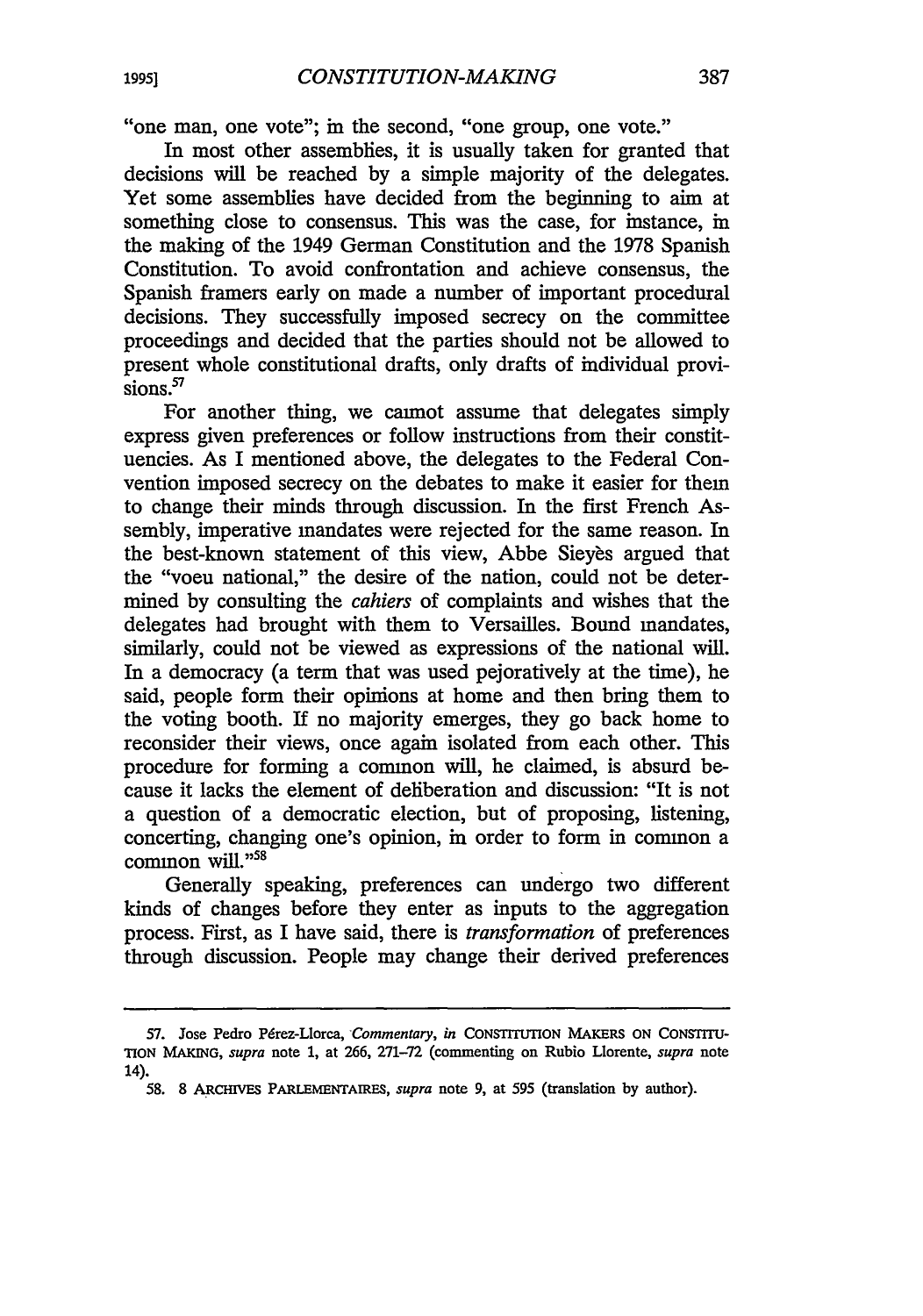when they get new information about ends-means relationships. Less frequently, perhaps, they may change their fundamental preferences as a result of normative argument. Second, there is the possibility of *misrepresentation* of preferences. For a number of reasons, delegates may, in their speeches and votes, express preferences other than those they actually have.

The scope for both kinds of change depends on whether the framers debate publicly or behind closed doors. I have already indicated that secrecy of the debates is likely to have two consequences. On the one hand, it will tend to shift the center of gravity from impartial discussion to interest-based bargaining. In private, there is less need to present one's proposal as aimed at promoting the public good. On the other hand, secrecy tends to improve the quality of whatever discussion does take place because it allows framers to change their mind when persuaded of the truth of an opponent's view. Conversely, while public debate drives out any appearance of bargaining, it also encourages stubbornness, overbidding, and grandstanding in ways that are incompatible with genuine discussion. Rather than fostering transformation of preferences, the public setting encourages their misrepresentation.

The Federal Convention and the first French Assembly are polar cases in this respect. In Madison's notes from the Convention, we come across some exceptionally fine instances of rational discussion and some exceptionally hard bargains. In the records of the French Assembly we find neither. The speakers argue without exception in terms of the public interest. We know from other evidence, however, that because of publicity-generated fear of sanctions, many of the *constituants* spoke and voted against their convictions.59 The radical delegates insisted on voting by roll call, a procedure that enabled members or spectators to identify those who opposed radical measures and to circulate lists with their names in Paris. The defeat of bicameralism and of an absolute veto for the King, in particular, owed much to the fear generated by this publicity.<sup>60</sup>

A very different source of misrepresentation is directly linked to the process of aggregation. When the framers of a constitution vote on the various issues that are before them, vote-trading oc-

**60.** *Id.* at 154.

<sup>59.</sup> EGRET, LA RÉVOLUTION DES NOTABLES, *supra* note 9, at 120.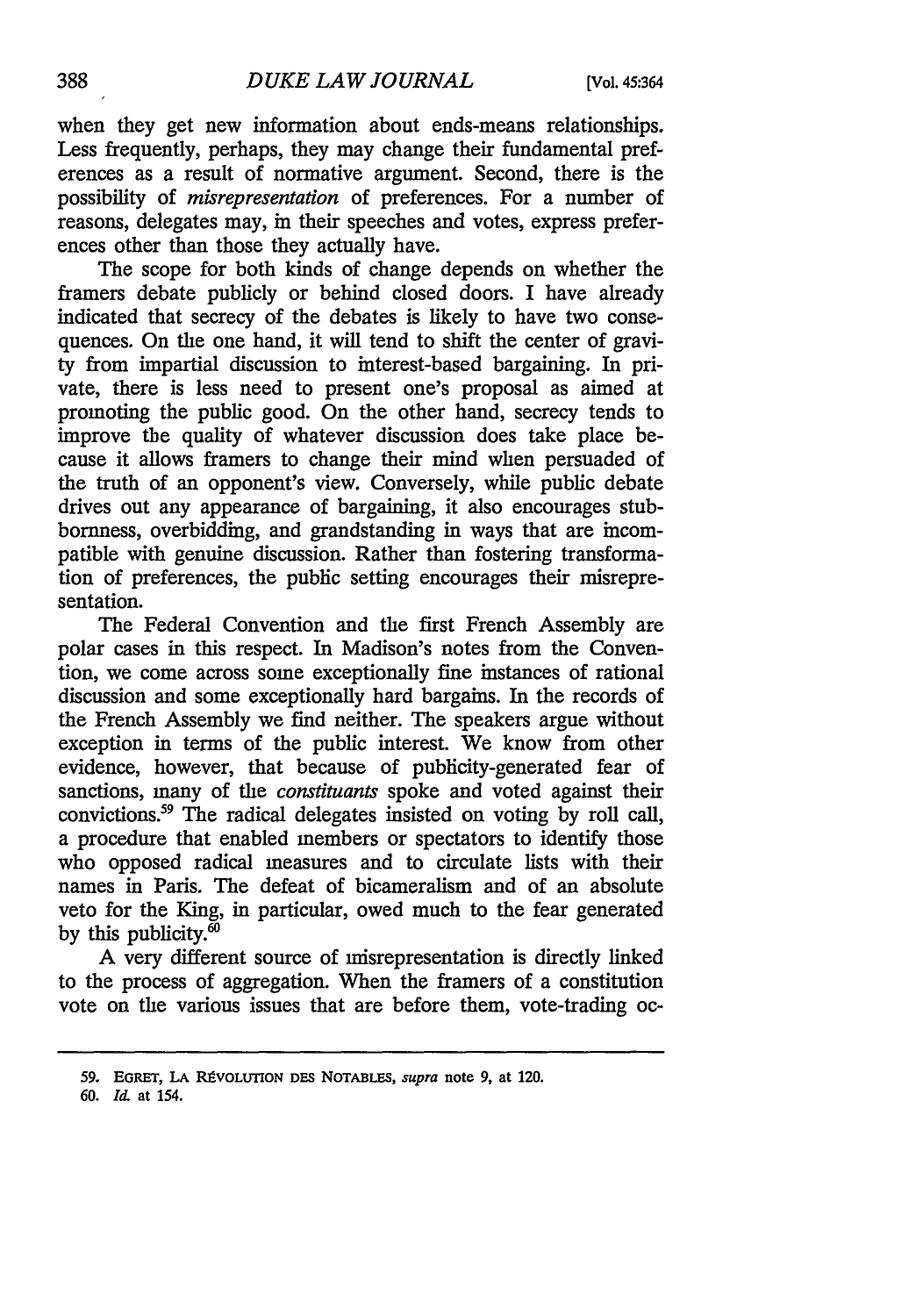curs on a regular basis. A delegate may vote against his true preferences on an issue he cares little about, but that matters very much to another delegate, in exchange for a similar concession by the other.

In the first French Assembly, a famous piece of logrolling took place in the last days of August 1789 when the Assembly was about to debate the basic institutions of the state.<sup>61</sup> In three meetings between Mounier on the one hand and the "triumvirate" of Barnave, Duport, and Alexandre Lameth on the other, the three came up with the following proposal: They would offer Mounier both an absolute veto for the King and bicameralism if he in return would accept that the King give up his right to dissolve the assembly, that the upper chamber would have a suspensive veto only, and that there would be periodical conventions for the revision of the constitution. $62$  Mounier refused outright. $63$ According to his own account, he did not think it right to make concessions on a matter of principle.<sup>64</sup> He may also have been in doubt about the ability of the three to deliver on their promise. According to later historians, he refused because he was so confident that the Assembly was on his side that no concessions were needed.<sup>65</sup> As I just mentioned, he was wrong.

Note that logrolling of this sort is difficult if the constituent assembly is deeply polarized around one issue. The break-up of Czechoslovakia may be understood in this perspective. Here the constitution-making process was polarized around the problem of the federation. No other issues were important enough for logrolling to be possible. Moreover, it is arguable that separation was the only compromise solution, being the second-best option of both sides.

The making of the Spanish Constitution of 1978 involved logrolling on a large scale, with the main issues being the role of the Church, the autonomy of the provinces, and socioeconomic policy. Because of the presence of several issues that could be

<sup>61.</sup> **Id.** at 139.

<sup>62.</sup> *Id.* at 139-40.

<sup>63.</sup> *Id.* at 140.

<sup>64.</sup> Jean-Joseph Mounier, *Exposd de ma Conduite dans l'Assemblde Nationale, in* **ORATEURS DE LA RÉVOLUTION FRANÇAISE: LES CONSITUANTS,** *supra* **note 9, at 908, 933.**

**<sup>65.</sup> A.** Mathiez, *Etude Critique sur les Journdes des 5 & 6 Octobre 1789,* **67 REVUE HISTORiQUE** 241, **267** (1898).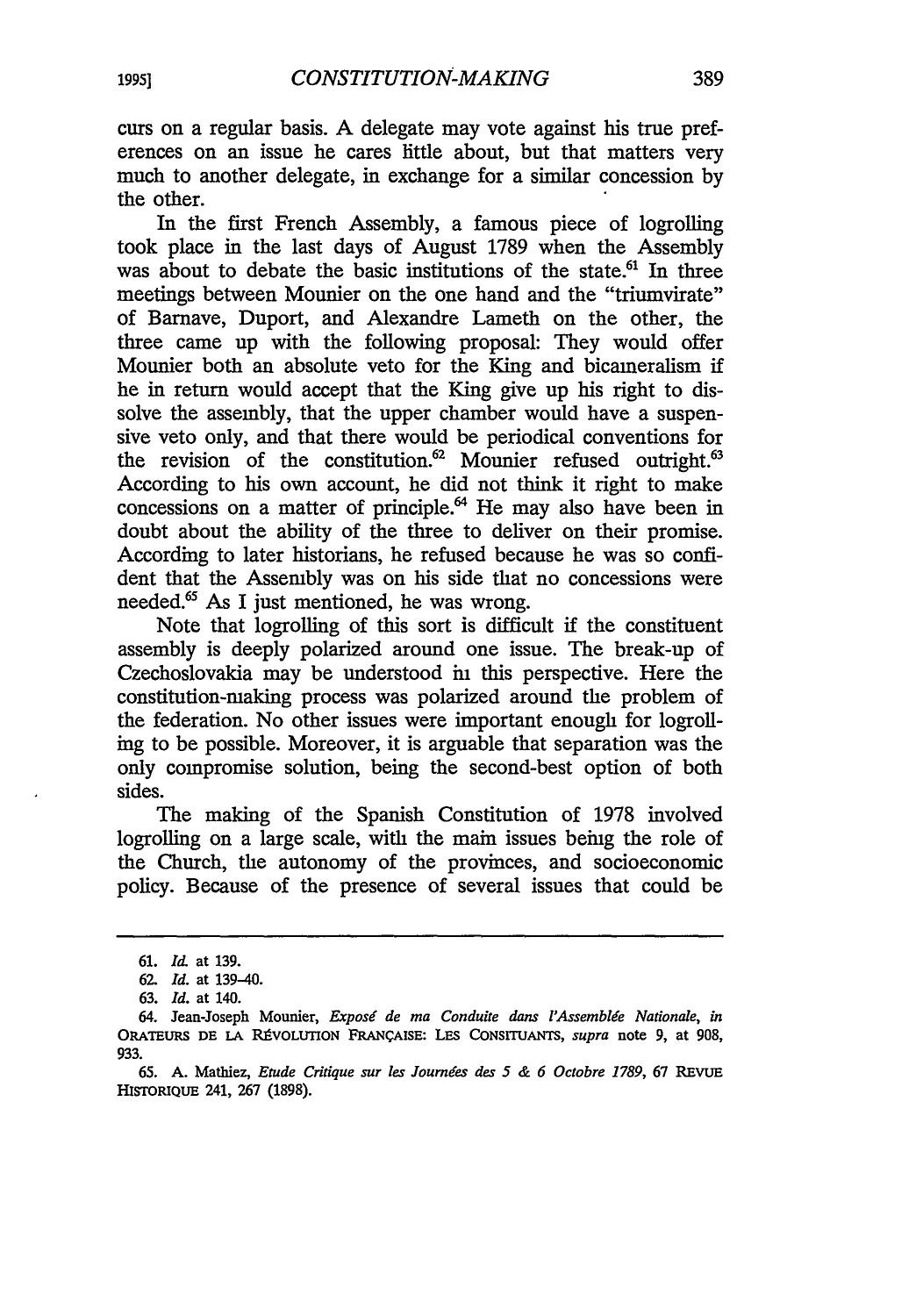traded off against each other, it was possible to reach a high degree of consensus.<sup>66</sup> Earlier constitution-making efforts in Spain had been more polarized. The 1931 Spanish Constitution, for instance, was adopted by a small majority that imposed dogmatic, leftist, and secular principles on their opponents.

Aggregation by voting is inherently vulnerable to cycling. William Riker demonstrated the existence of a cycle at the Federal Convention in the matter of the Presidency, with the cycling options being election by Congress with the concurrence of both Houses, election of the President by electors chosen by the states in proportion to their population, and election by a joint session of the House and the Senate. According to Riker, the revelation of this cycle prevented the second alternative from being adopted, and prepared the way for the final compromise in which the small states got to choose a more-than-proportional number of electors. $67$ 

Finally, I shall consider the role of threat-based bargaining as a mechanism of aggregation. Vote trading may of course also be considered in this perspective, with the threat being that of withholding one's vote on an issue of vital importance to the opponent. But what I have in mind here is bargaining based on resources that are not created by the political system, but that exist independently of the assembly itself. These include foreign powers, police, military forces, terrorism, command over crowds, and electoral prospects. Because constitutions tend to be made in a crisis, these extra-political resources often play a prominent role. Time and the ability to hold out is also an important resource that confers credibility on threats in such cases.

Many constitution-making processes have been suspended in fields of extra-political forces. I shall illustrate with examples from the two eighteenth-century assemblies, and then very briefly mention some more recent cases.

At the Federal Convention, we find several references to extra-political forces, notably in the debates over the representation of the small states in the Senate. On June 30, Gunning Bed-

<sup>66.</sup> COLOMER, *supra* note 14, at 78-104.

<sup>67.</sup> William H. Riker, *The Heresthetics of Constitution-Making: The Presidency in 1787, with Comments on Determinism and Rational Choice,* 78 AM. POL **SCL.** REV. 1, 12-13 (1984); *see also RIKER, supra* note 33, at 34-51. COLOMER, *supra* note 14, at 91-101, contains similar examples from the Spanish transition.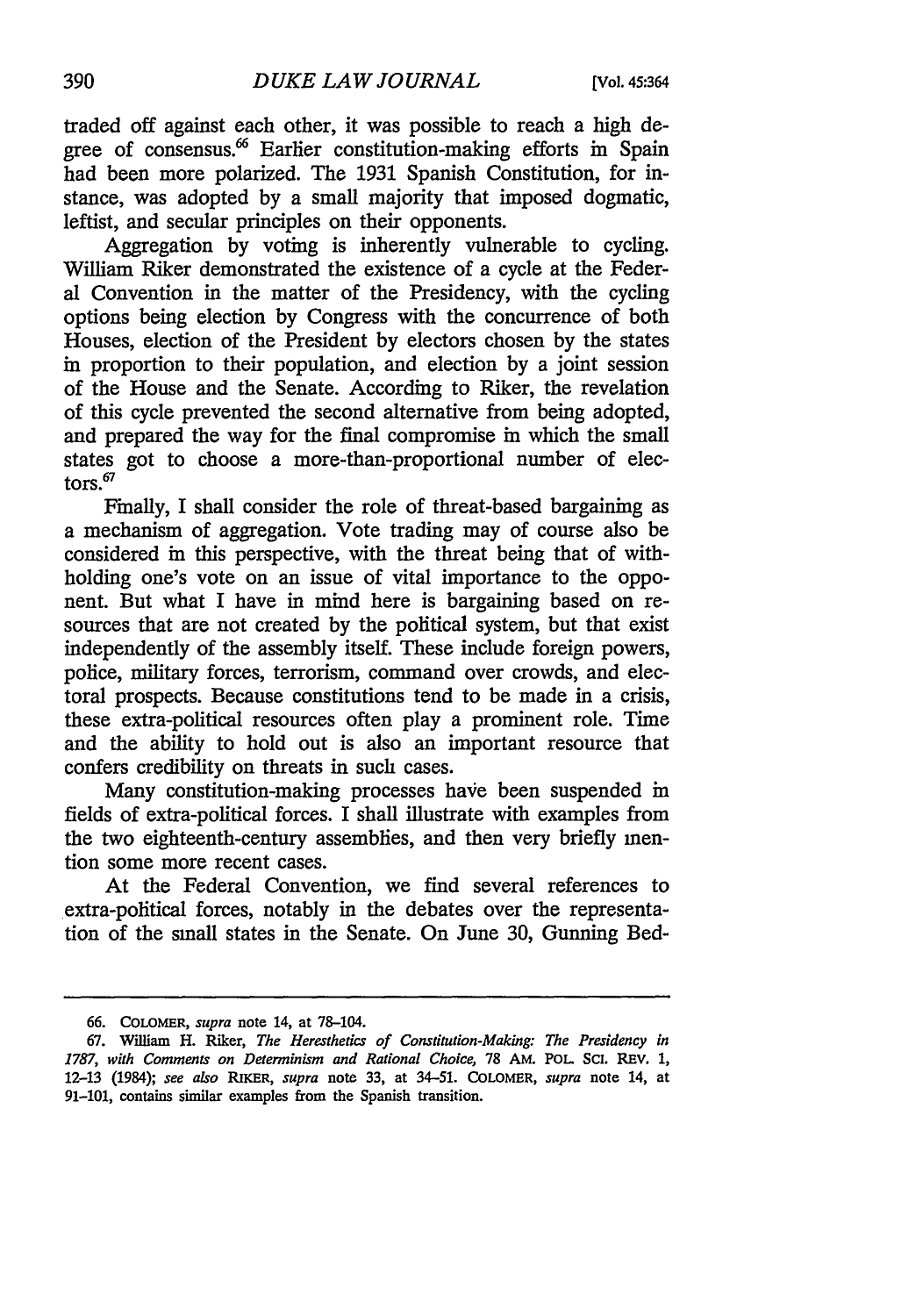ford, Jr. asserted that "[tihe Large States dare not dissolve the confederation. If they do the small ones will find some foreign ally of more honor and good faith, who will take them by the hand and do them justice. He did not mean by this to intimidate or alarm. It was a natural consequence which ought to be avoided by [e]nlarging the federal powers not annihilating the federal sys $t_{\rm em.}^{111}$ 

On July 5, Gouverneur Morris counterattacked:

Let us suppose that the larger States shall agree; and that the smaller refuse: and let us trace the consequences. The opponents of the system in the smaller States will no doubt make a party and a noise for a time, but the ties of interest, of kindred & of common habits which connect them with the other States will be too strong to be easily broken. In N. Jersey particularly he was sure a great many would follow the sentiments of Pena. & N. York. This Country must be united. If persuasion does not unite it, the sword will. He begged that this consideration might have its due weight. The scenes of horror attending civil commotion can not be described, and the conclusion of them will be worse than the term of their continuance. The stronger party will then make traytors of the weaker; and the Gallows & Halter will finish the work of the sword. How far foreign powers would be ready to take part in the confusions he would not say. Threats that they will be invited have it seems been thrown out.<sup>69</sup>

Later, both sides retreated by rephrasing their threats as warnings.7 " This is a widely observed stratagem. In the Polish Round Table Talks in 1989, for instance, the government negotiators were

<sup>68. 1</sup> **THE** RECORDS OF **THE FEDERAL CONVENTION OF 1787,** *supra* note **9,** at 492. *69.* Id. at 530.

<sup>70.</sup> The terminology on this point is not settled. Kent Greenawalt refers to "warning threats," as if an utterance could be both a threat and a warning. **KENT** GREENAWALT, **SPEECH,** CRIME, **AND THE USES** OF **LANGUAGE 251** (1989). Other writers have used the distinction between warning and threat to differentiate between cases in which the actor has an incentive to carry out the announced action and those in which he does not. *See* THOMAS C. **SCHELLING, THE** STRATEGY OF CONFLICT **123** n.5 (1960); *see also* Robert Nozick, *Coercion, in* PHILOSOPHY, **SCIENCE AND METHOD** 440, 453-58 (Sidney Morgenbesser et al. eds., 1969) (distinguishing warnings from threats on the ground that the former simply describes what will follow as a consequence of a particular action while the latter contains an element of coercion). Thus, to tell a burglar that I will call the police unless he goes away is to warn him; to tell a girl that I will commit suicide if she does not consent to marry me is to make a threat. In the present Essay, the distinction is used to contrast the outcomes that are within the control of the agent and those that are not. *See also infra* note 72.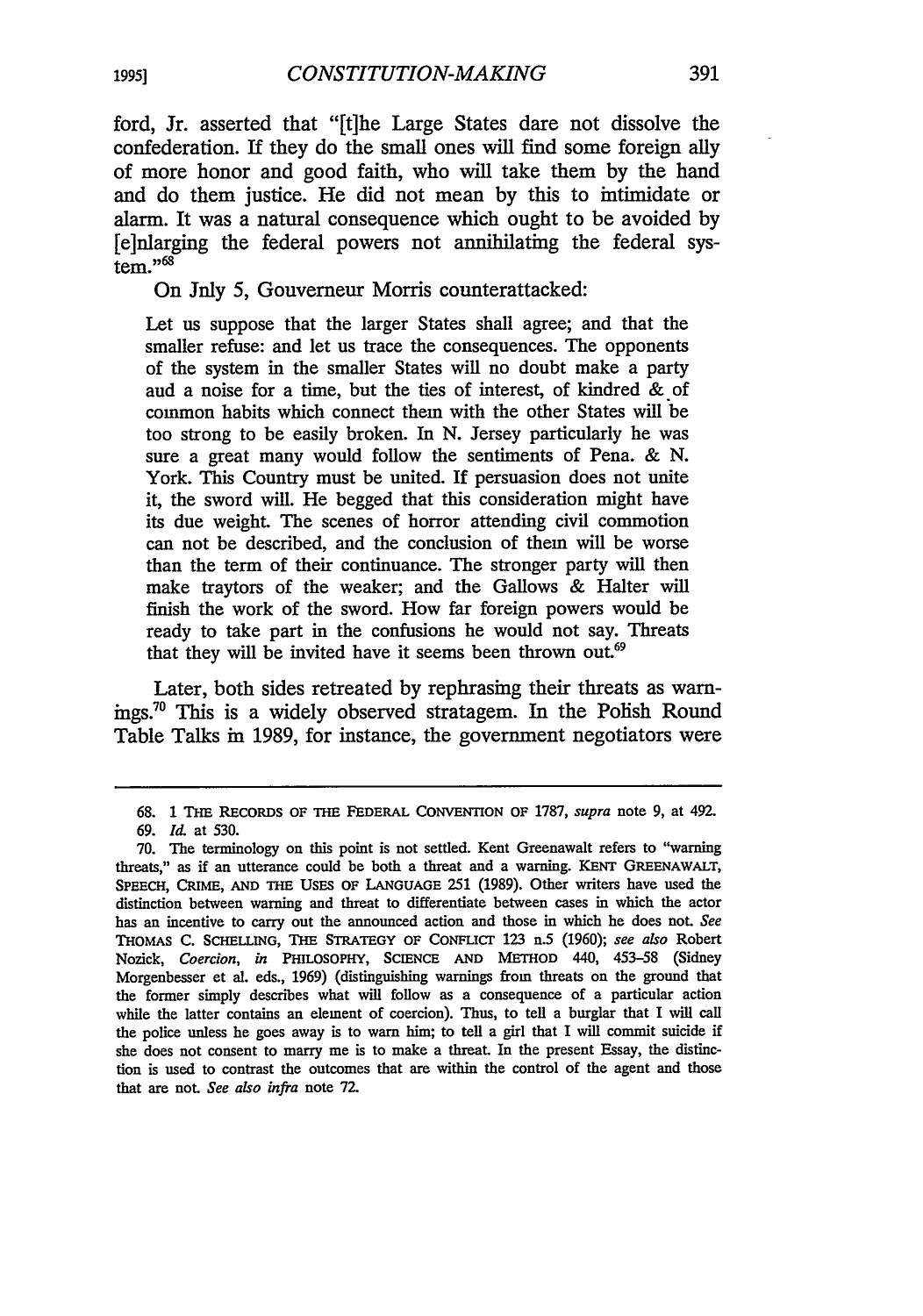careful not to brandish the threat of Soviet intervention. Instead, they warned the Solidarity negotatiors that if liberalization went too far, the Soviets were likely to intervene, which was against the wishes of both sides.

**In** France in 1789, the field of force was defined by the royal troops in the vicinity of Versailles and the crowds in Paris. When in the first days of July the King reinforced the presence of troops near Versailles, the implied threat to the assembly escaped no one. Mirabeau's replies to the King's challenge were, however, subject to the threat-warning ambiguity. In his first speech on the subject, he spoke in quite general terms: "How could the people not become upset when their only remaining hope [i.e., the assembly] is in danger? $n^{71}$  In his second speech, he became more specific: The troops "may forget that they are soldiers by contract, and remember that by nature they are men."<sup>72</sup> Furthermore, the assembly cannot even trust itself to act responsibly: "Passionate movements are contagious: we are only men, our fear of appearing to be weak may carry us too far in the opposite direction."<sup>73</sup>

In his brief intervention in the same debate, Sieves mentioned that in all deliberative assemblies, notably in the Estates of Brittany, the Assembly refused to deliberate if troops were located closer than twenty-five miles from where it was sitting.<sup>74</sup> When the Assembly asked for the removal of the troops, however, the King in his response pretended that they had been brought to control Paris rather than to terrorize the Assembly.<sup>75</sup> If the Assembly took objection to the presence of troops in the vicinity of Paris, he would be perfectly happy to move the Assembly to Noyon or Soisson, and to move himself to Compiègne so as to facilitate communication between them. However, the Assembly could not accept a proposal that would deprive them of the threat potential of Paris. It was decided to send a delegation to the King, asking him to recall the troops "whose presence adds to the des-

**75.** *Id.* at **219.**

**<sup>71. 8</sup>** ARcHIvEs PARLEMENTAIRES, *supra* note *9,* at 209 (translation **by** author).

<sup>72.</sup> *Id.* at 213. This is an instance of a *self-fulfilling warning,* which is, in a sense, intermediate between ordinary warnings and threats. By publicly telling the King that his troops were unreliable, Mirabeau may in fact have ensured the truth of that statement. For another instance of this idea, see CONOR **C.** O'BRIEN, **THE GREAT MELODY:** A **THEMATIC BIOGRAPHY AND COMMENTED ANTHOLOGY OF EDMUND BURKE** 125 **(1992).**

**<sup>73. 8</sup>** ARCHIVES **PARLEMENTAIRES,** *supra* note **9,** at **213** (translation **by** author).

<sup>74.</sup> *Id.* at **208.**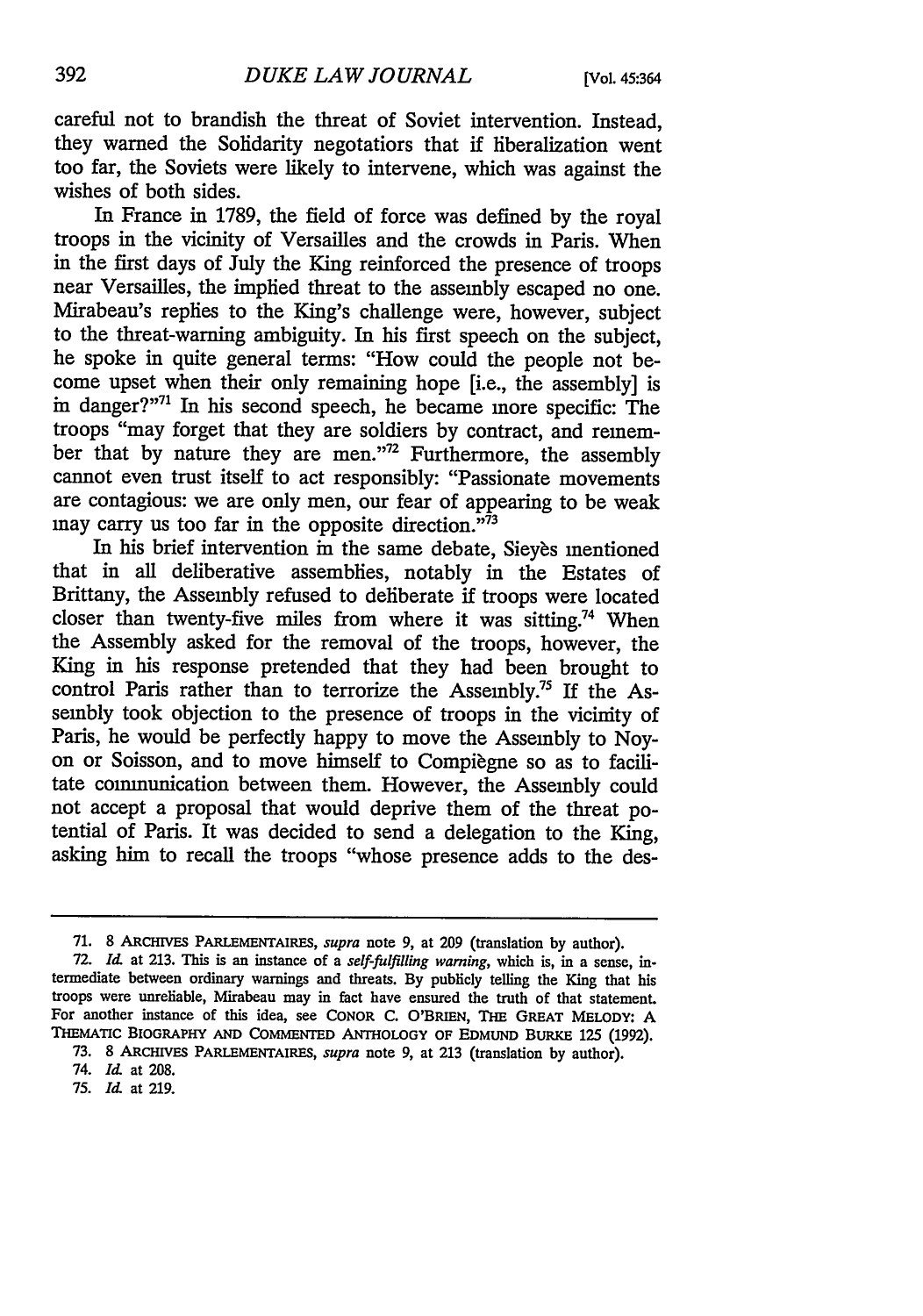peration of the people. $176$  If the King agreed, the Assembly would send a delegation to Paris "to tell the good news and contribute to a return of order."<sup>77</sup> There was no need to say what they would do if he failed to accommodate them. The next day the Bastille fell, and the King agreed to send the troops away.

The same forces—the troops and the crowds—were at work in Paris in 1848. In Paris in 1958, the prospect of military rebellion was a major factor enabling de Gaulle to impose his constitution. In Frankfurt in 1848, the constitution-making process was punctuated by the murder of a prominent right-wing member of the assembly. In Weimar in 1919, revolutionary workers and the victorious enemy were both instrumental in shaping the constitution. In Bonn in 1949, the German framers cleverly used the Communist scare in their bargaining with the Western occupying powers. In Spain in 1978, the constitution-making took place in an atmosphere heavily influenced by the Francoist army and Basque terrorists. In Eastern Europe, the quasi-constitutional Round Table Talks were suspended between threats or warnings of Soviet intervention on the one hand, and the potential for mass demonstrations by the workers on the other.

We can draw on game theory and bargaining theory to model these influences explicitly<sup>78</sup> as long as we remain conscious of the limitations of that approach. In situations like those I just invoked, people do not always act rationally. Fear, anger, and enthusiasm often get the better of them. Nor can they easily estimate the likelihood of the various contingencies. In these situations, constitution-making has more of the opaqueness of battle than the calculability of parliamentary proceedings. Formal theory helps us to make more precise sense of some of the factors we can identify, but it hardly allows for a complete explanation.

<sup>76.</sup> ld. at 229.

<sup>77.</sup> Id

<sup>78.</sup> Examples of game-theory and bargaining theory applied to processes of transition in general and to constitution-making more specifically include COLOMER, *supra* note 14; ADAM PRzEwORsIu, DEMOCRACY **AND** THE MARKET **(1991);** RIKER, *supra* note **33;** Jon Elster, *Argumenter et Ndgocier dans Deux Assembldes Constituantes,* 44 REVUE FRANÇAISE DE SCIENCE POLITIQUE 187 (1994); Douglas D. Heckathorn & Steven M. Maser, *Bargaining and Constitutional Contracts,* 31 AM. J. POL. **SCI.** 142 (1987); Riker, *supra* note 67; Jakub Zielinski, *The Polish Transition to Democracy: A Game-theoretic* Approach, 36 ARCHIVES EUROPÉENNES DE SOCIOLOGIE 135 (1995).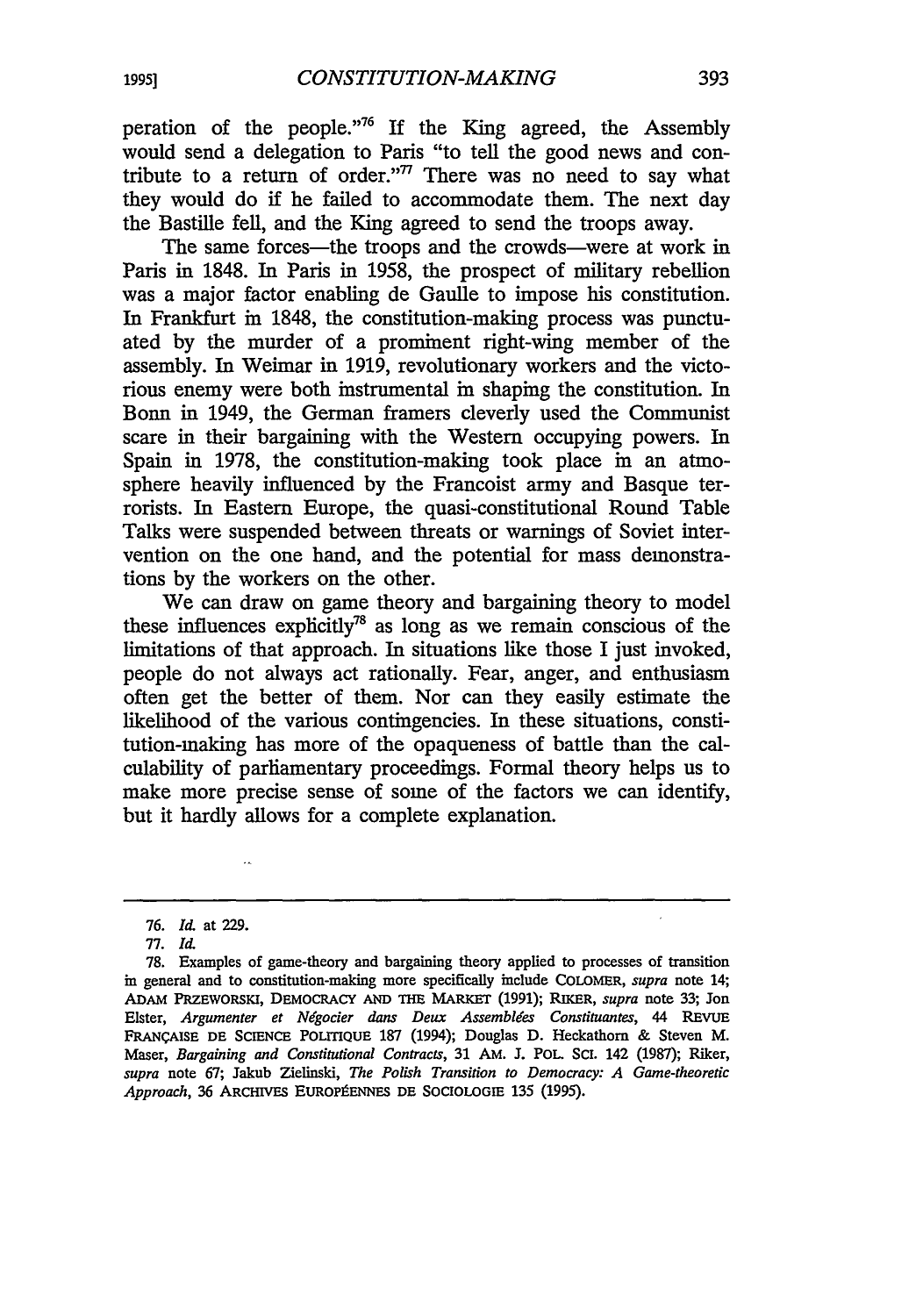#### **CONCLUSION**

Let me conclude by underlining two basic paradoxes of constitution-making and then drawing some normative implications of the analysis. The first paradox arises from the fact that the task of constitution-making generally emerges in conditions that are likely to work against good constitution-making. Being written for the indefinite future, constitutions ought to be adopted in maximally calm and undisturbed conditions. Also, the intrinsic importance of constitution-making requires that procedures be based on rational, impartial argument. In ordinary legislatures, logrolling and horsetrading may ensure that all groups realize some of their most strongly held goals. Constitution-makers, however, legislate mainly for future generations, which have no representatives in the constituent assembly. It is part of their task to look beyond their own horizon and their own interests. At the same time, the call for a new constitution usually arises in turbulent circumstances, which tend to foster passion rather than reason. Also, the external circumstances of constitution-making invite procedures based on threat-based bargaining. Marx said that "mankind always sets itself only such tasks as it can solve."79 In constitution-making, by contrast, it seems that the task is set only under conditions that work against a good solution.

The second paradox stems from the fact that the public will to make major constitutional change is unlikely to be present unless a crisis is impending. Suppose, for example, that constitutional change is put on the agenda even though there are no dramatic external circumstances. In that case, no solution may be found at all. As Peter Russell writes, "A country must have a sense that its back is to the wall for its leaders and its people to have the will to accommodate their differences."<sup>80</sup> In Canada after 1982 and in Poland after 1992, we can observe how constitution-making failed to get off the ground because there was no urgent need to reshape the basic institutions. It is an axiom of bargaining theory that "[i]f it did not matter when people agreed, it would not matter whether or not they agreed at all."<sup> $\delta$ 1</sup> If people find themselves with all the

**<sup>79.</sup>** KARL MARX, *Preface to A Critique of Political Economy, in* KARL MARX: **A** READER **187, 187** (Jon Elster ed., **1986).**

**<sup>80.</sup>** RUSSELL, *supra* note **16,** at **106.**

**<sup>81.</sup>** John **G.** Cross, *A Theory of the Bargaining Process,* 55 **AM. ECON.** REV. **67, 72 (1965).**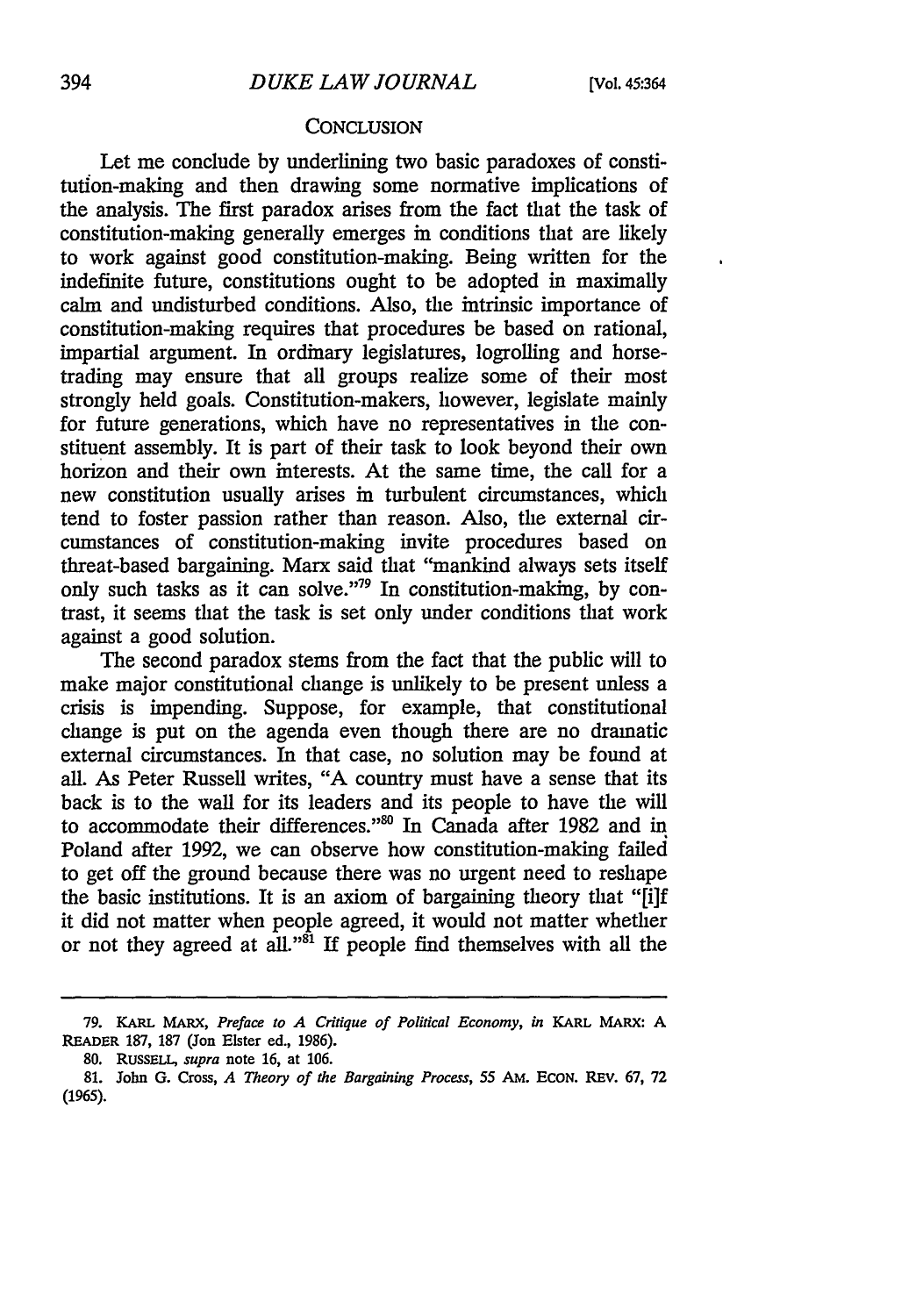time they need to find a good solution, no solution at all may emerge.

I conclude with some comments on the normative implications that may be drawn from the arguments made above. The most important is perhaps that to reduce the scope for institutional interest, constitutions ought to be written by specially convened assemblies and not by bodies that also serve as ordinary legislatures. Nor should the legislatures be given a central place in the process of ratification. In both these respects, the Federal Convention can serve as a model. Another implication is that the process ought to contain both elements of secrecy (committee discussion) and of publicity (plenary assembly discussions). With total secrecy, partisan interests and logrolling come to the forefront, whereas full publicity encourages grandstanding and rhetorical overbidding. At the Federal Convention, there was too little publicity; in the French Assembly of 1789, too much. The making of the 1978 Spanish Constitution may have come closer to the optimal balance.<sup>82</sup>

More tentatively, I also suggest the following recommendations: (1) Elections to the constituent assembly ought to follow the proportional system rather than the majority system. Whatever the advantages of the majority system in creating ordinary legislatures, a constituent assembly ought to be broadly representative.<sup>83</sup>  $(2)$ The constituent assembly ought to be unicameral, not bicameral. Whatever the arguments for having bicameralism in ordinary legislatures, they do not apply to the constituent assembly. (3) To reduce the scope for threats and attempts to influence the deliberations by mass demonstrations, the assembly should not convene in the capital of the country or in a major city; nor should armed forces be allowed to sojourn in the vicinity of the assembly. (4) The role of experts should be kept to a minimum because solutions tend to be more stable if dictated by political rather than technical considerations. Lawyers will tend to resist the technically flawed and deliberately ambiguous formulations that may be necessary to achieve consensus. (5) The assembly should work with a time limit, so that no group can use delaying tactics to get its way. (6) If delays are affordable, the constitution should not come into

<sup>82.</sup> BONIME-BLANC, *supra* note 1, at 36.

<sup>83.</sup> Wiktor Osiatynski, *Poland's Constitutional Ordeal,* 1994 E. EUR. CONST. REv. 29, 30.